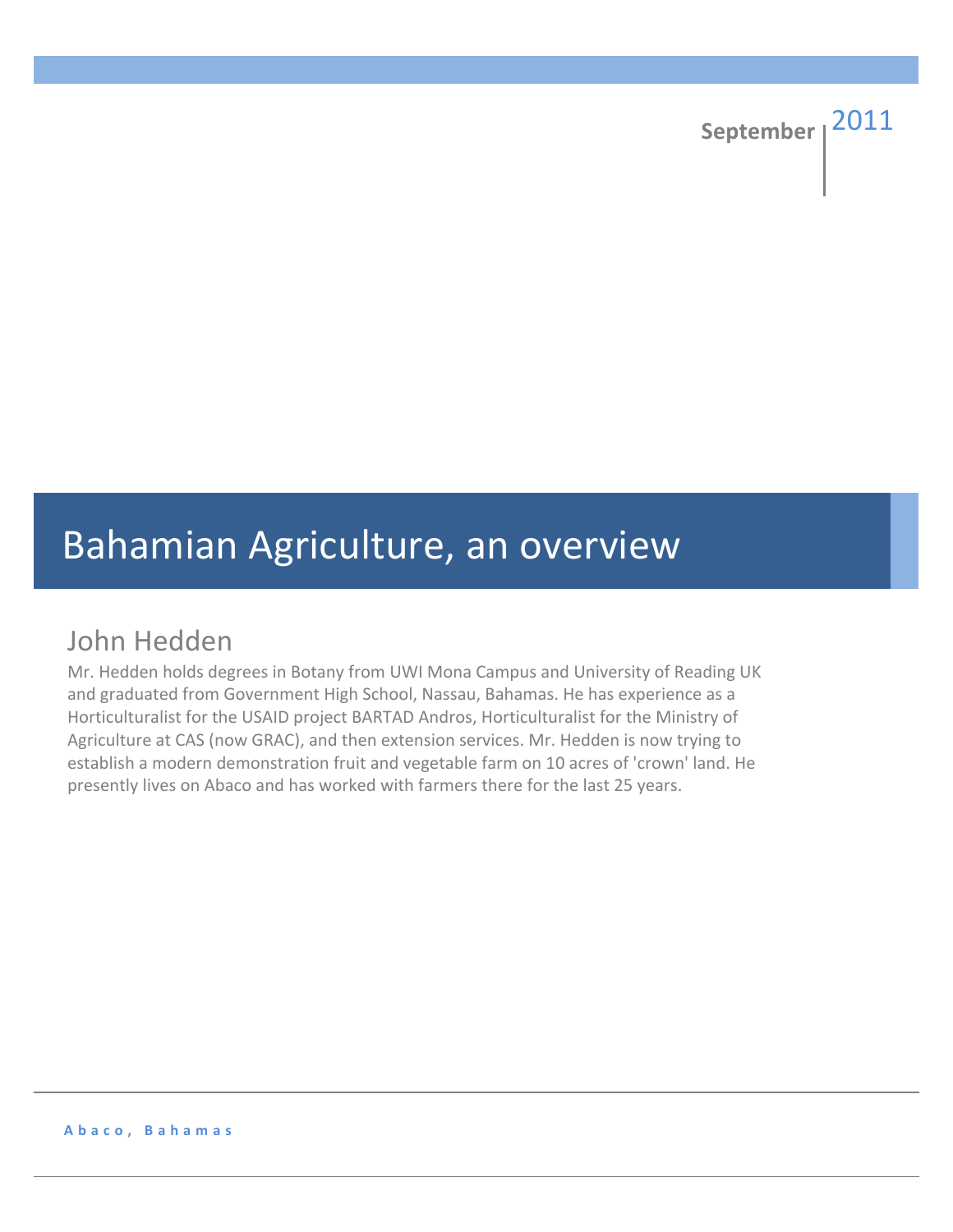#### **Bahamian Agriculture, an overview. Part 1**

# **John!Hedden**

*Mr.\$Hedden\$holds\$degrees\$in\$Botany\$from\$UWI\$Mona\$Campus\$and\$University\$of\$Reading\$UK\$and\$graduated\$ from Government High School, Nassau, Bahamas. He has experience as a Horticulturalist for the USAID project BARTAD Andros, Horticulturalist for the Ministry of Agriculture at CAS (now GRAC), and then extension services. Mr. Hedden is now trying to establish a modern demonstration fruit and vegetable farm* on 10 acres of 'crown' land. He presently lives on Abaco and has worked with farmers there for the last 25 *years.*

Recently much has appeared in the media about agriculture, with senior politicians, pundits, veterinary intellectuals, and the regular armchair philosophers, making their comments and putting forward opinions. However I have seen no comment from the actual farming community about the status and future of farming. This may shroud the real issues involved, and so confuse the general public with rhetoric and other fancy words. Before the reality becomes smothered I feel that as a genuine 'paper farmer' I can probably help cloud the issue even further.

In order to put agriculture and the modern Bahamas in proper focus we must start from the very beginning. This first part deals with historical anecdotes and notes which begin to include geographical, topographical, climate issues, and basic soils and water availability. I have not included dates because these instantly put off any student of history. However a journey into the well documented archives of our country will verify many of my statements.

In the beginning was the Lucayan, the Arawak, The Taino; people who should go down in history as the true Bahamian, and the only people who have sustainably harvested their food from the environment throughout this archipelago. Unfortunately these people do not survive to the modern times.

Since the arrival of the Europeans, and to the present day, no people in the Bahamas have truly subsisted on the products of the native environment. Subsistence production during the many very lean years, after settlement, relied on non native species for the major food source. These introduced species include cassava, sweet potato, yams, pigeon peas, red beans, sheep, goats, and all poultry. Even the wild hogs of many islands were introduced as domestic breeds before going feral.

The early settlers on several occasions had to appeal to their colleagues on the US mainland for help with staple supplies to prevent starvation on many of the inhabited islands.

The purchase of the Bahamas by the proprietors, and the establishment of plantations on many of the more southerly islands, became short lived, because the thin dry, arid soils were unable to supply sustainable commercial harvests. In most cases these plantations were abandoned to the slaves and servants to eke out a kind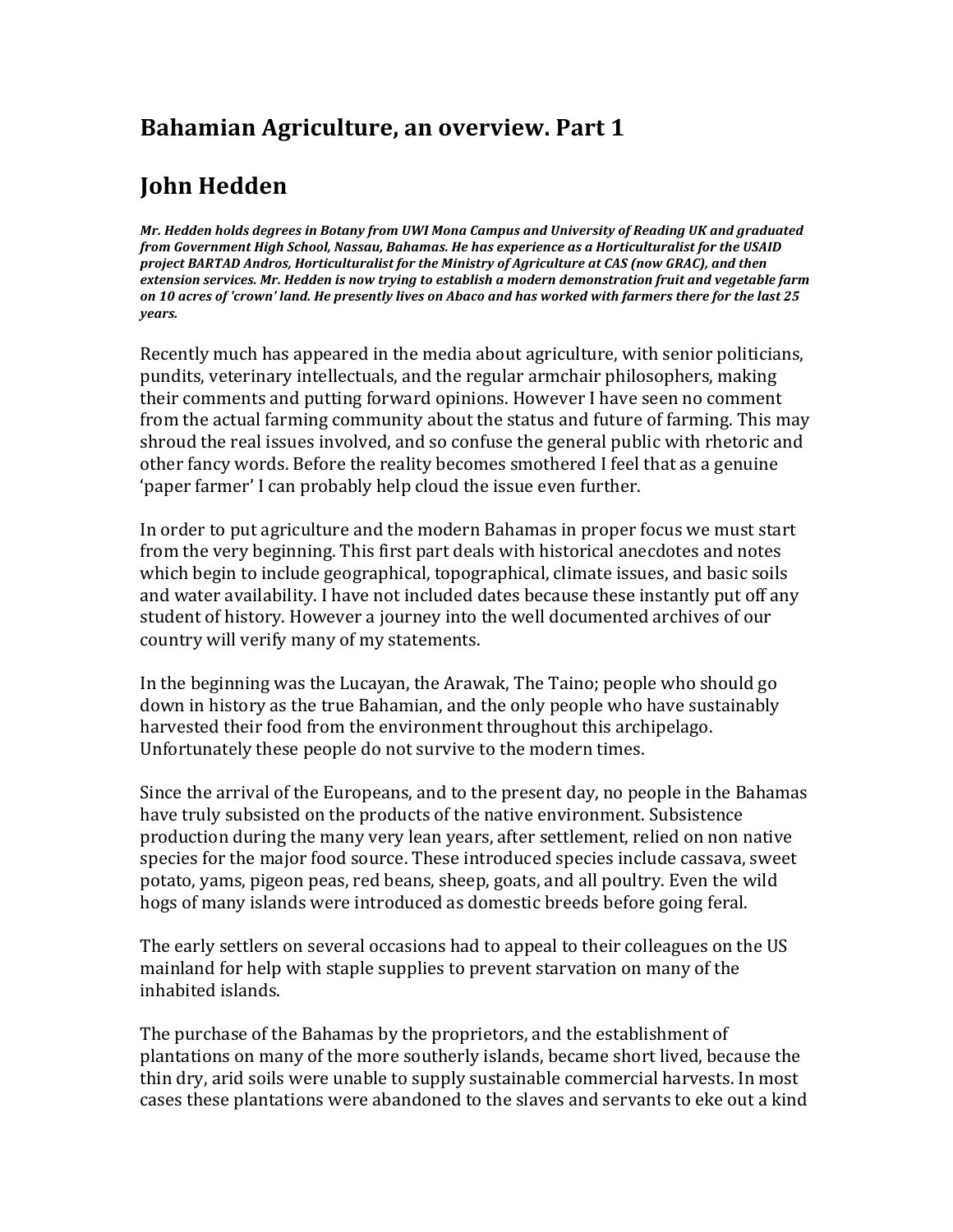of subsistence involving the sea, and slash and burn methods of coppice (black land) and sandy (white land) cultivation. To many of the islanders the Nassau capital may as well have been in Lima, Peru; because communications and transport were non existent for the inhabitants.

The northern pine islands were not exploited to any degree agriculturally, mainly because the pine land was inaccessible, and the 'cap rock' was unworkable with traditional hand tools and manual labour methods. The pine areas were thus appropriately named "The Barrens", even though fresh water was close at hand. Even the arrival of the 'Loyalists' with their plantation approach resulted in a common survival in which the whites were no better off than their black brothers.

#### All struggled to survive.

The Bahamas went through many years of the most basic provision for sustenance in order to stave off debilitating hunger, and the early church missions often rescued locals from imminent starvation. Up until the 19th century, church and religious annals take account of the destitution and malnourishment existing in much of the settled out islands.

Less than 100 years ago arrangements were made by the Colonial Service to accommodate workers through contracts in North America. All types of Bahamians took advantage in order to survive the depression, and 2nd world war. Many of these 'migrant workers' earned the name of "American Boy" on their return with adopted American mannerisms.

Even today there is no continuity of agricultural production over the traditional 'lifetimes of farming' experienced in other parts of the world such as Africa and Europe.

There was however a brief spell in our history when agriculture seemed destined to become a major contributor to the economy. During the early to late 1800's pineapple and citrus production became a major source of foreign revenue for the islands. Farming in Eleuthera, Cat Island, and southern Abaco became very prominent; as did the eastern part of New Providence. Produce exported to North America and England made significant contributions to the islands' welfare. However the rise of Hawaiian pineapple and Florida citrus plantings soon put paid to that flourishing industry. A 1 U\$ cent tax was levied on each imported fruit, thus protecting The U.S. producers.

After the end of the 2nd world war the English government introduced the Colonial Development Corporation to various islands in order to foster growth through agricultural entrepreneurship. The pineapple project of the best land in south Eleuthera failed because mechanisation removed the red pineapple soils and introduced raw limestone. This area would later claim fame as the 'Charolais ranch'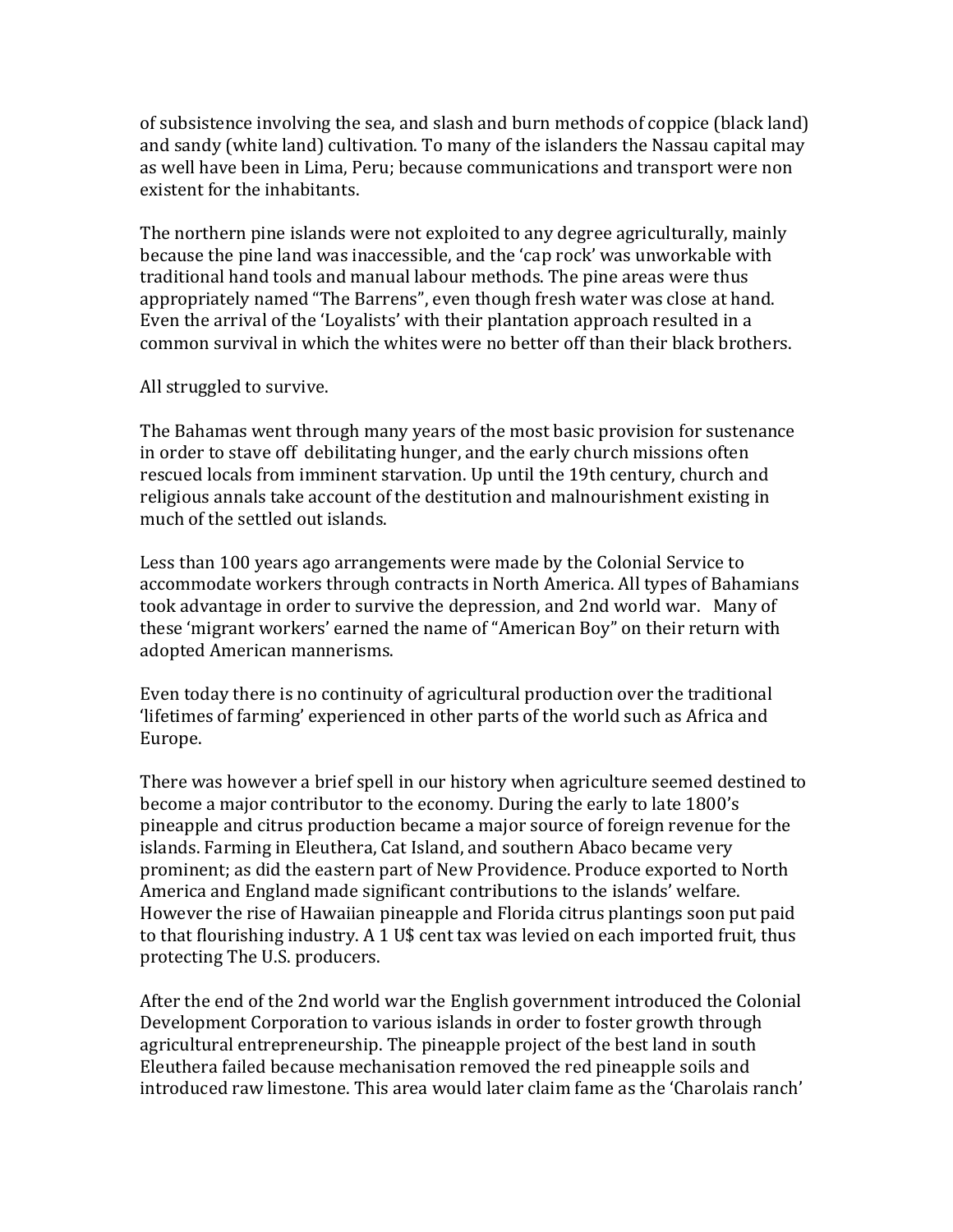that provided the U.S. with it's prized French breeding stock. The Andros project failed because the fruit and vegetable land selected behind fresh Creek was a summer swamp when the rains came, and no amount of pumps could keep the growing area dry. It is ironical that here the water was pumped away from the crops, and not to them. Rice would not even grow in the perimeter canals and drainage ditches. In addition produce shipped out, from Andros, by barge did not even survive the journey into Nassau.

Over the years attempts have been made to introduce sugar cane, large citrus groves, dairy, egg and poultry production to a non existent agricultural sector. Some survived for a number of years but mainly because protection against competition was the rule of the day. In the modern era with the advent of Bahamian accession to the WTO and the apparent barring of protectionism in any form, bleak prospects for agricultural enterprise are looming on the Bahamian horizon. Many feel disillusioned and upset over the lack of governmental input in order to save the tradition of farming in the country. The reality is that apart from subsistence production purely for survival, the Bahamian agricultural sector is a myth and a non contributor to any recognisable part of the economy. In fact since majority rule Bahamians have been actively encouraged to move away from agricultural and menial work into tourism and financial services. Today the perception is of agriculture as being demeaning and subservient work, close to being on welfare. The introduction of more modern technology has recently accounted for some apparently successful start ups, and renovated enterprises in Andros. The use of more modern techniques, even basic ones like efficient irrigation can dramatically improve yields. Management of soil fertility, and pest control are equally important. These issues will be dealt with in the following article.

#### **Bahamian Agriculture, an overview. Part 2**

# **Technology.**

In Part 1 I discussed some of the history and myths of agriculture and ended with the perception of agriculture in a modern Bahamas.

This Part will attempt to deal with the subject of agricultural technology and it's meaning for improvement of agricultural production.

The original technology of food production through the islands would have been the most basic. It is more than likely that the Arawak were not farmers at all. It is likely that the produce from the land, and the sea were harvested when necessary to provide an immediate source of food. There would have been little need for storage because the natural pantry was always open and access to fresh fish and fruits cannot be surpassed, even today.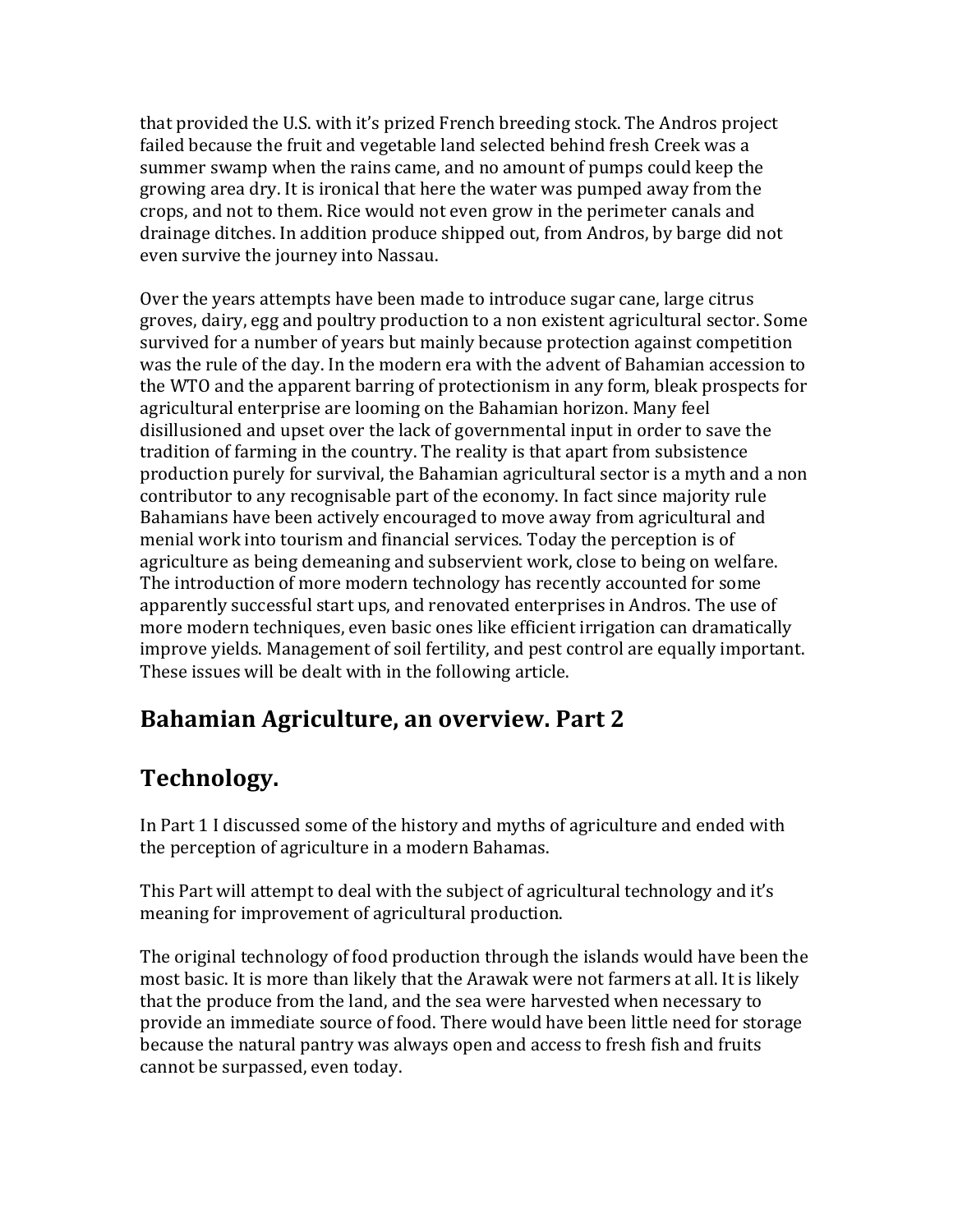These people lived in very close harmony with, and as part of, their natural environment. They reaped and never had to sow. It was only in later years when Europeans and Africans settled on the shores did a technology arrive that was alien to the islands. Agriculture is one of the most devastating practices to an environment because foreign species of both plant and animal are introduced, and man actually alters the physical environment as much as possible to be able to get the best yields for his produce. A third reason may be considered where high yields are sought at the expense of native crops, in order to produce an excess for sale or barter. This latter was the intention of the plantation approach to farm production.

Metal hand tools were used to clear large tracts and foreign species were then grown on this land, Cotton planting is a good example, and here the native species were cut out of the land, and production of a single species on that same tract took place without any thought of soil strengthening, fertility or field rotations taking place. As we would expect, the result very quickly became a succession of poorer and poorer harvests, simply because this new technology was not able to take care of the most basic concern for a reasonable yield; water and soil fertility.

Needless to say the inheritors of these lands very quickly learned that continuing harvests would require a change in technology. The one that became used throughout the islands was known as 'shifting cultivation' with 'slash and burn' land clearing and preparation. This allowed farmers to rough clear a "task" of land and plant a succession of specific crops in order to allow a follow harvest of beans and peas, corn, root crops, benny (sesame), corn and melons. Usually after two seasons the fields were allowed to revert to "bush" for at least three years before they could be used again for crop production. This change in farming technique did allow a subsistence type of production to take place. Any excess was usually stored for leaner years, and of course the seeds for follow planting were taken out first.

Sometimes in a really good year enough would be harvested for either barter or sale to another settlement or island. Seaweed, cave earth and fish remnants were used to 'help' the soil. Very little water was used in crop production, and so planting was done seasonally and "with the moon" in order to take full advantage of soil moisture for the young plants.

Livestock production followed a similar tradition with animals often being tethered in an area, and then moved frequently to another site. 'Cutting Bough' was the normal practice, with cinnecord, rams horn and other legumes being the favourite fodder because of their high protein content. Large livestock were not common and sheep, goat, yard chicken, and pigs were preferred.

This system of food production continued for several hundred years, and today is still practiced in many of the islands where mechanisation is not possible. Even the early commercial production of citrus and pineapples for the export trade followed this example with longer rotational times for land use being implemented.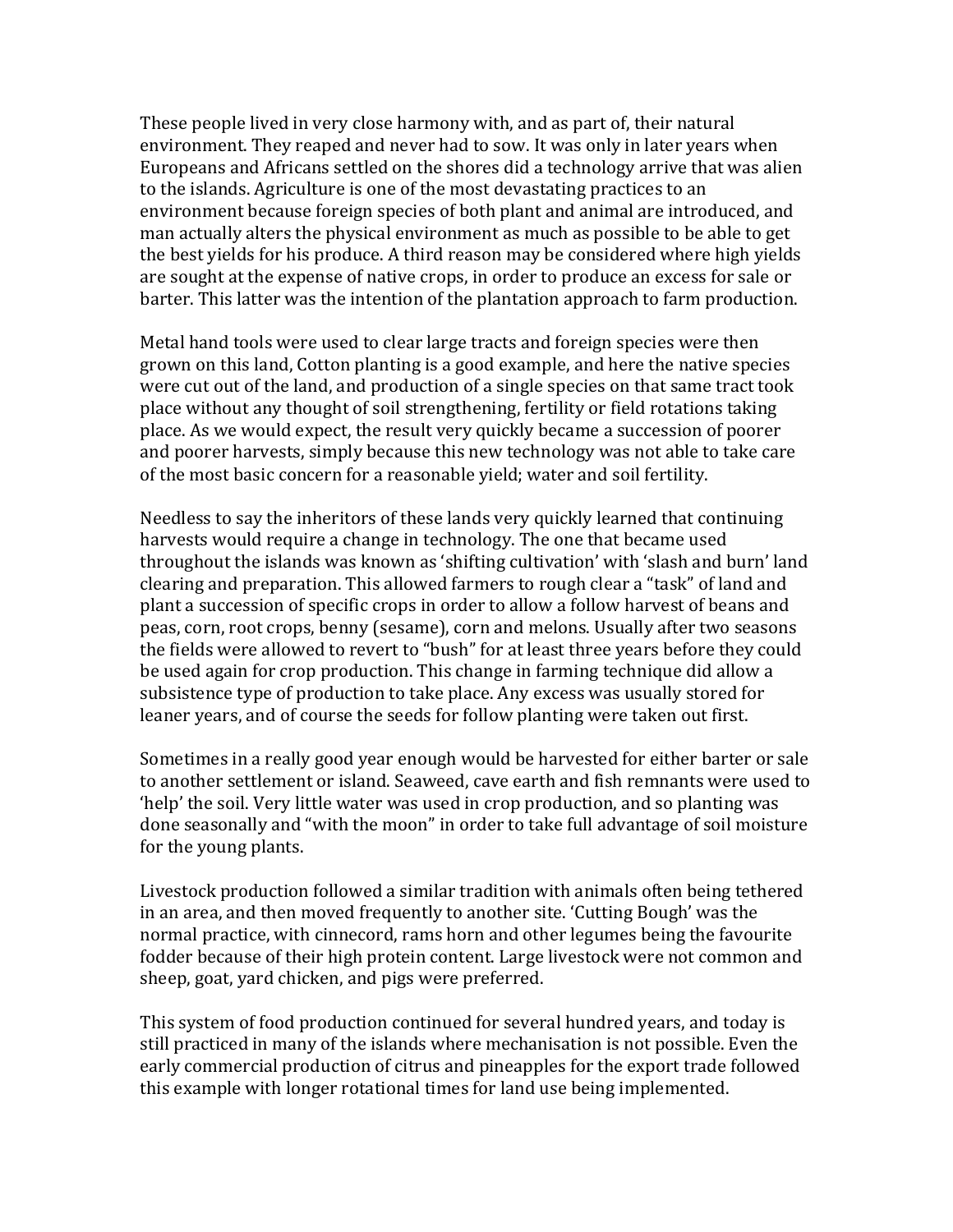It was really only after the Second World War that agriculture saw a radical change in technology. The introduction of fertilisers, pest control chemicals and machines are what established more modern farming practices, and the latter were limited to the northern Pine Islands and Eleuthera and Cat Island. The introduction of the crawler tractor made us fall in love with the 'Caterpillar D8'. Land preparation was now possible where the surface could be broken up, and a type of rocky soil produced. However this soil proved to be very alkaline due to its high Calcium content, plant nutrients were non existent and had to be added as fertilisers.

This introduced a newer technology of farming to the islands and along with this came the expatriate farmers such as Levy and the 'Hatchet Bay' products and the milk stands of Nassau. Others included Crockett and Scott in Abaco, and Scott Madison in Andros. Others eventually involved Gulf and Western, The Owens Illinois sugar plantation of 23,000 acres in Abaco, several large dairy operations in New Providence, and fruit production in all 3 northern pine islands.

So what is this new technology? It is in fact a newer approach to agricultural production where all aspects of crop production, from crop grow out to marketing are mapped out and planned before anything goes in the ground. Perhaps the 2 most important aspects of this are the use of irrigation, and the use of fertilisers.

Water alone can increase field harvest by  $100\%$ , while a combination with fertility management can double the yield again. These 2 along with mechanisation which reduces labour costs, pest control which increases the marketable yield, and timely harvesting which improves quality, all make a significant contribution to better farm earnings. The farmers of North Andros who are constantly on the media releases are a product of a newer agricultural technology provided for them by the US AID programme (BARTAD) of the 1970's. Under the present assistance provided by the government corporation BAIC these farmers have been given access to the farm inputs they have been waiting for all these years. In addition BAIC has assisted them with marketing seminars and direct access to clients through the BAIC website.

Other farmers on the central and southern islands have never had access to the training, the relatively improved soils, available water, and the immediate markets open just 25 miles away in New Providence. The very nature of the geology, climate and topography almost eliminates the use of mechanised farming on these more southerly islands.

It must be remembered that a major drawback to improving soil quality throughout the islands is the nature of the soil itself. We have no real soil profile. It is shallow, does not retain fertility or water. It will always be highly alkaline, and so makes many nutrients unavailable to the crop. Organic matter must be incorporated constantly because when it breaks down it disappears without altering the chemical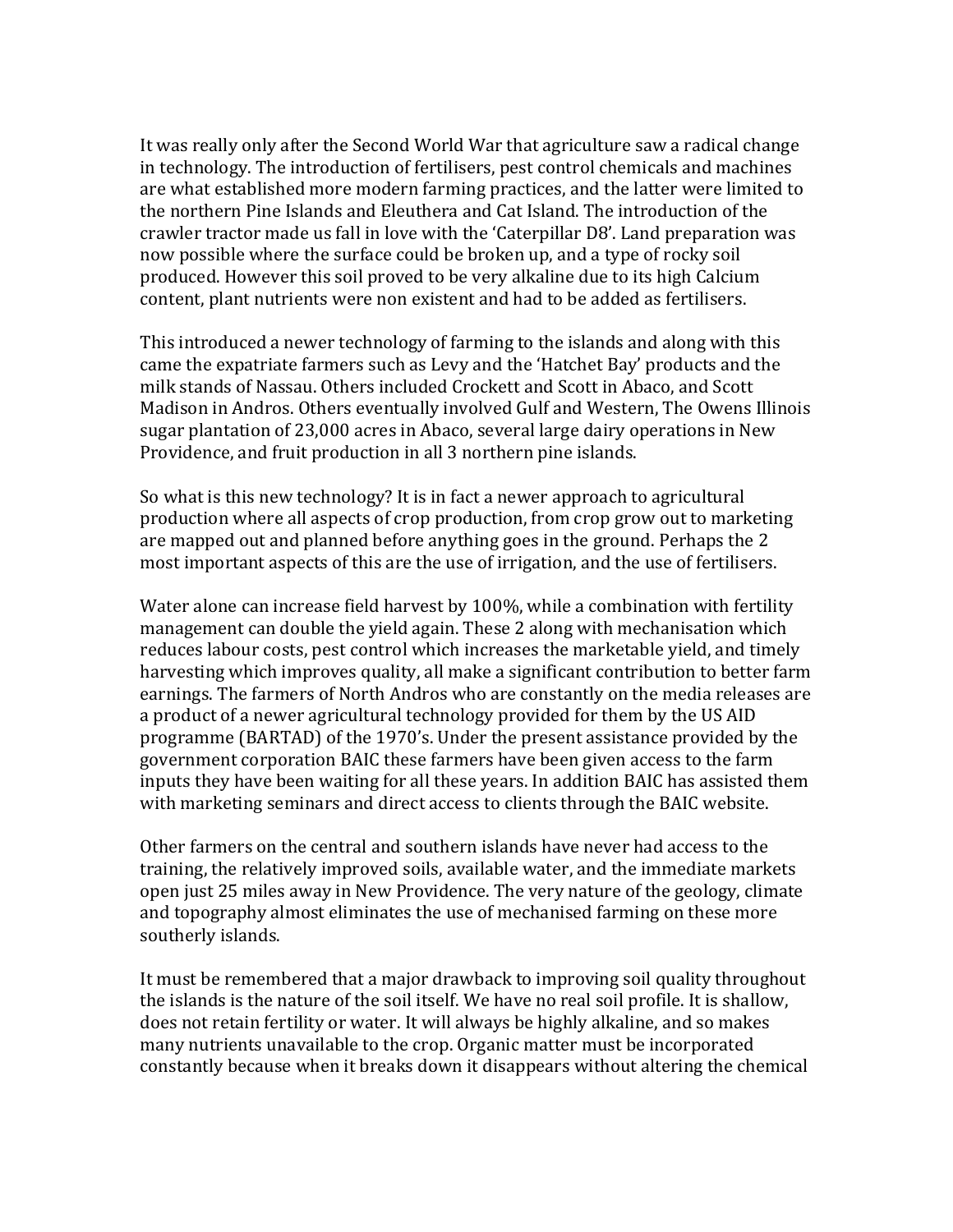profile of the parent calcium carbonate. In other words no amount of soil improvement practices will have any long term effect.

Becoming ever more popular with the farming community are 2 highly specialised technologies; greenhouse production and hydroponics. Both work by modifying the impact of the native environment on the crops. The former modifies light, humidity and temperature; while hydroponics seeks to modify the root zone medium. Over the years several attempts have been made with these 2 systems, but seasonality improvements have usually been in the order of 4 weeks on normal harvest periods.

If this can be improved substantially then this technology will prove very useful. On the negative side only about 2% of agricultural land is watered and fertilised efficiently, and pest control is very poorly performed throughout the islands. Efficient transportation is not at hand and shipping costs are extremely high.

So finally I will point out that even though the technology has started to become available to the farming community very few are able to take full advantage of it. For rapid advances in technology to take place support in the form of excellent extension services, physical infrastructure and good input sourcing must all be accessible. Farmer training is non existent and access to capital is more than remote because most farmers have no collateral. In addition farmers are like most of their fellow Bahamians, they are lousy businessmen and keep lousier records. Because of the general perception of agriculture in the psyche few locals who have capital will invest. Financial and property interests are much more attractive.

In my next article I will attempt to deal with land and infrastructure.

# **Bahamian Agriculture, an overview. Part 3**

#### **Infrastructure.**

In Part 2 I touched upon the use of technology in Bahamian agriculture; where its application has been most successful (Andros), and why (education).

In this article it will be natural to follow on with the advantage of a strong infrastructure; both physical and logistical. First I will deal with the physical side. This must include access to land, roads, transport and communications, utilities and energy, and equipment.

Access to land is obvious and essential. Access to private land is usually not feasible unless the farmer uses, or rents land; in which case the competition in value from real estate sales will be real and tempting. An example can be seen next to us in Florida where the Homestead area has been changing from an agricultural community to residential/commercial. Why? Simply because land owners can earn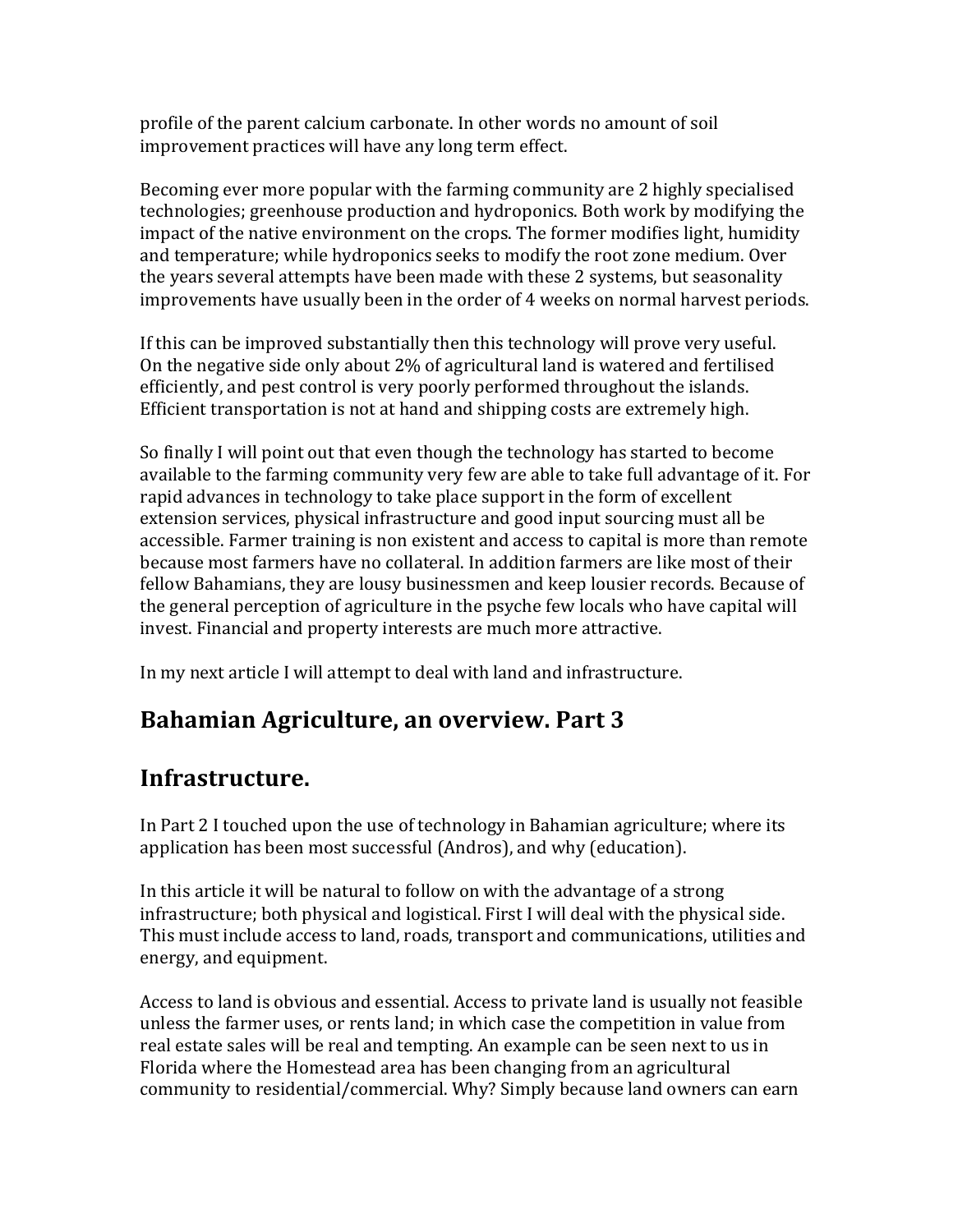more money from selling real estate than using the land for farming and the returns it generates. Here in the Bahamas that pressure is possibly even greater.

So that leaves other types of land. In the coppice islands generation and commonage properties allow indigenous people access and use of the land but never outright title. This in itself is restrictive because of competition for land from other members of the community. Again, these islands have little crown land of agricultural value to offer for lease.

In the northern islands many thousands of acres of pine and previously forested land is available for farming, and fortunately most of this is public (crown) land. So thousands of acres of previously cleared and farmed land are available on Andros, Abaco, and Grand Bahama; where ample fresh water is easily accessible for irrigation. So why has all this land not been taken up by farming enterprises? The first hurdle comes with the 'lease' of the land from the government through the ministry of agriculture. There is apparently no system in place for legal leases to be prepared and issued to farmers; and farmers are reluctant to invest in an agricultural enterprise without the relevant documentation in hand. Of those that do farm the land fewer still are prepared to build and live on the farm without that essential piece of paper. This means that travel between the settlement and the farm can be time consuming and fuel expensive, and leaves the property open to the two legged critters, come harvest time. In addition wild hogs, cattle, and horses become a pest in some farming areas. So the end result is little investment is made; and farmers try to implement the inherited, and traditional, slash and burn system of subsistence production on a twenty five acre block of previously 'cleared' land 'leased' from the crown. This is much, much larger than the traditional 'task' or quarter acre used in previous times. It does not, and can not work.

A more technologically advanced system demands more efficient communication and access to information and physical inputs. Again these are sorely lacking and unavailable to the small farmer. Farm roads are mostly in very poor condition and subject to the vagaries of the politics of the day. Inter island shipping through the contracted mail carriers is inefficient and unable to deliver any volume of perishable farm goods to the other end in good condition.

The ministry runs outlets such as the produce exchange and fish and farm store, both on Potter's Cay, and sadly neither operate in any way close to their intended purpose. Why? No real alternatives are presented, and the island packing house system has never functioned properly.

For livestock production and processing the situation is even more miserable. It doesn't even exist. The abattoir is exactly what its name implies, a place where slaughter and processing are prehistoric and often considered barbaric. No institutions exist in any of the out islands to even remotely accommodate animal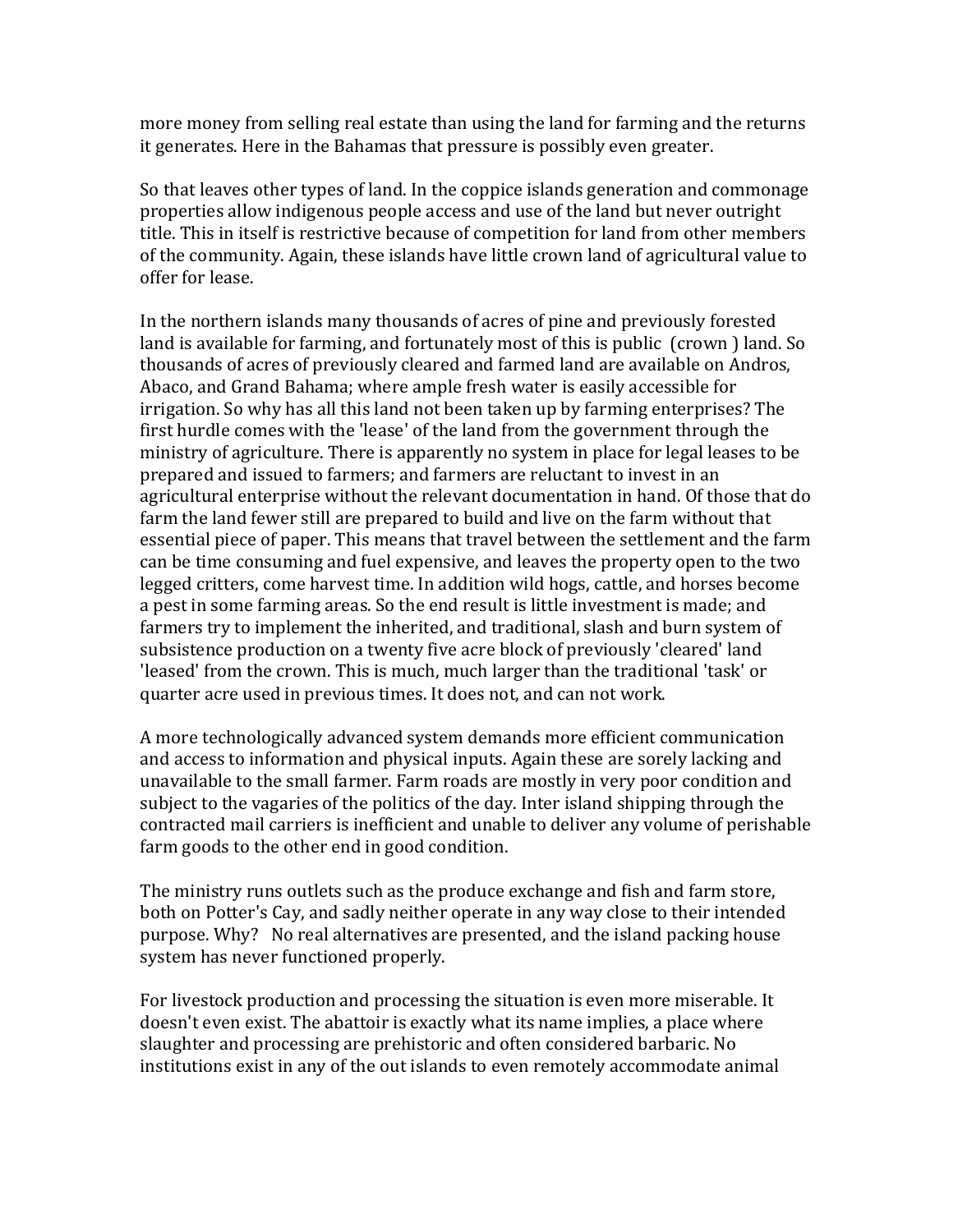husbandry. No veterinary services, no extension services, no slaughter and processing facilities, and no storage or marketing services.

Access to utilities and energy is mostly absent in the designated farming areas. This naturally puts up farm operator costs, and limits access to timely information needs. One example would be the need for on farm power to access Internet for market prices and accessibility.

As for energy, the cost of fuel is exorbitant for farmers using diesel for farm mechanisation, and gasoline for transportation. These along with poor road conditions puts more stress on potential farm prices due to operating and maintenance costs incurred as a result.

The use of equipment for farming is severely limited due to the lack of financial capabilities of operators. No land title means no collateral; means no financing; means no investment; means little income; means Big Problem. The co operative system, and government guaranteed loans have failed to help solve this because neither institution has been innovative towards agricultural enterprise. Both could have both provided much of the logistical and physical infrastructure needed. On the logistical side of infrastructure farmer education, and extension services are critical for advances in farming systems. Unfortunately neither have been addressed and information on basic physical inputs such as crop irrigation and fertility regimes are not available for farmer assistance. Many islands including Abaco do not even have a viable extension officer.

At the other end, the farmer must actively seek out markets, which are often on another island where a population centre exists. This involves further expense with travel, accommodation and eventually shipping costs. Again, no information is available concerning market demands, prices, seasonality due to consumer numbers, and changes in product preference with time of year. For example Bahamians do not eat vegetables, but foreign visitors usually do. And, by the way, macaroni and cheese is not a vegetable dish.

So these are some of the problems presented to the Bahamian with farming in the blood. It is not therefore surprising to find minimal small farm production in the islands even though there are several thousand registered farmers in the country. The obstacles to being successful as a farmer are immense and daunting. In addition the lack of departmental support amplifies the difficulties.

This merry go round results in a vicious circle of negatives which actively prevent the establishment of any genuine home grown small farming sector, even though the potential is there, and accessible. Don't the politicians keep on pointing out to us that there is a five hundred million dollar a year ( $$500,000,000.00$ ) market out there, and we need to do more about it? Talk of self sufficiency, food security, jobs,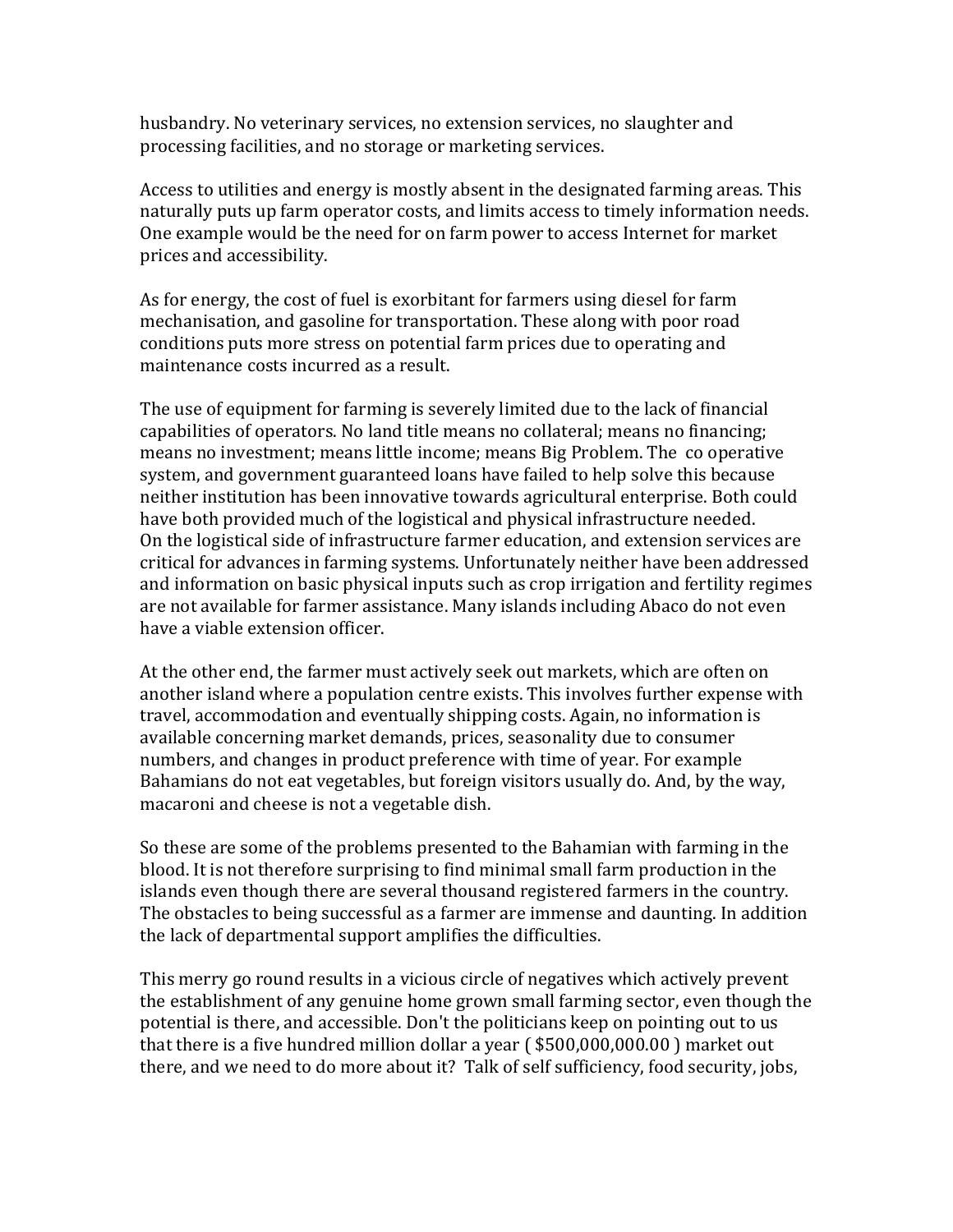pride of production, and endless platitudes to the farming sector abound, but prove to be little more than hot air.

But my question remains. Where is the development of the infrastructural support systems for the agricultural industry? This can only come from the government, and it won't. We see periodic plans, as with the latest 5 year plan from the ministry of agriculture now going in to its second year. But nothing can be seen of this at ground level where most of us live. The only real impetus is coming from BAIC which is trying to streamline itself under the direction of its chairman, himself a successful agricultural businessman. Andros is leading in this respect, and hopefully other islands will follow behind.

As a final word in this article I will say that the political rhetoric and the lip service paid to farming is huge, but unfortunately this does not translate to active input or support for the sector. Rather our politicians would seem to encourage the foreign investor with the big agribusiness programmes, where Bahamians may be employed; as with the mega resort projects still being promoted throughout the country. We haven't yet lost that plantation mentality. Big agribusiness has not yet proved to be permanent, good for sustainable production, or even beneficial for the local entrepreneur. We still haven't cottoned on to the idea that small business enterprises, including agriculture, are the lifeblood of any economy.

In my next article I will present arguments for and against the development of a viable agricultural sector including land usage (our one remaining untapped resource) and the deleterious effects of poorly managed and monitored agriculture on land and ecological systems.

#### **Bahamian Agriculture, an overview. Part 4**

#### **Is an agricultural sector viable?**

In my previous articles I presented what I see as some of the biggest factors affecting present day agriculture in the Bahamas. These include brief touches on the history of farming, the mental attitude towards the land; infrastructural systems, advances in technology and education, and the urgent need for vastly improved knowledge and application to actual farming practices.

In this article I will present agriculture from an environmental, and hence a sustainability perspective. So what is the environment?

For farming, the environment includes climate and weather, the nature of the soil, water availability, natural vegetation, land profiles, and native supply of farming inputs. In other words our geography.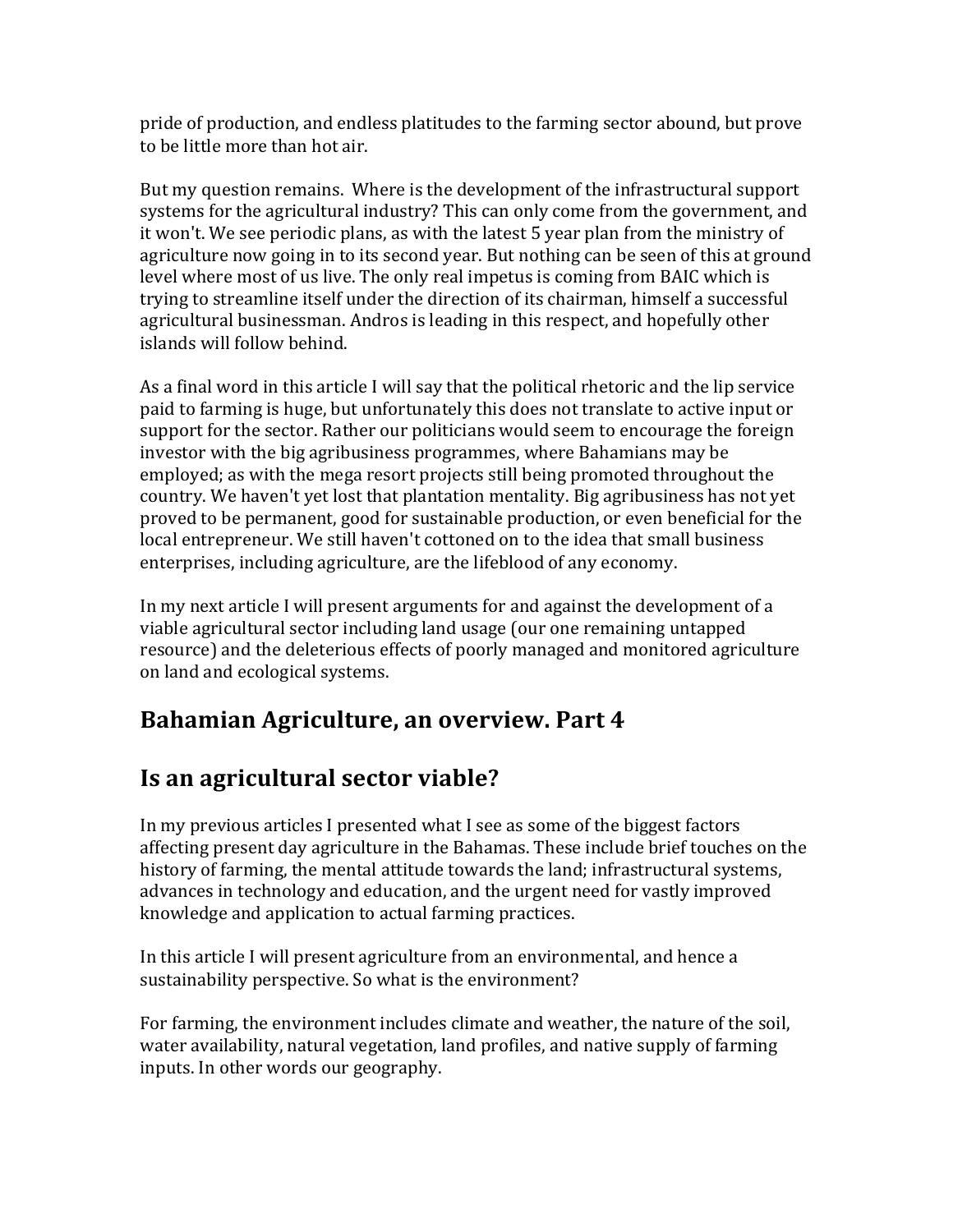The climate of the Bahamas is almost ideal for crop production because we have a sub tropical system with pretty much constant seasons from year to year. This is one reason why we are so popular as a tourist destination. However weather patterns show differences, with high summer temperatures, and humidity; and the occasional winter extreme where freezing temperatures may affect the islands of the northern Bahamas. In the southern islands however, temperatures are much warmer and less variable over the year, and rainfall is very low. These will have an effect on the types of crops that can be grown over the course of the year with the different seasons. In the northern region cooler winters allow production of temperate crops from September planting to late June harvest. Crops would include the cabbage, tomato, squash, and lettuce families. Summer production will be limited to more heat adapted crops such as melons, sweet potatoes, cassava and okra. In the southern islands however temperate crops may not be readily adaptable, and the weather pattern will more and more dictate the planting of more heat and drought adapted crops.

Even though the whole of the Bahama chain, which incidentally should include the Turks and Caicos, is made up of limestone, the lower flatter Northern Bahamas is made up primarily of marine sedimentary rock, while the southern Bahamas is made up of wind blown dune sediments; which explains the higher and hillier profile of these islands. Again, the northern islands have a more loosely cemented limestone which allows for easier break up by agricultural machinery (softer rock) than in the south.

As far as soils are concerned the Bahamas essentially has none. What we in fact have are protosols, which literally means 'not yet soils'.

The rooting medium is almost all calcium carbonate (chalk) which is very alkaline (lime), with little additional soil content other than rotting organic debris from vegetation, and some red soils which in times past were wind carried over the Atlantic from Africa. These red soils of course are the pineapple soils of Eleuthera, Cat island, and Long island. Over the centuries these red soils washed, with the rains, into the pot holes and cracks and crevices along with decaying organic matter to form the basis of 'pot hole' farming on the black lands. The white lands were essentially carbonate sands which in past times had blown up into dunes set back some distance from the sea. These areas were considered better for farming because a wider range of crops, including root crops, could be more easily grown. Whole families would migrate from the settlements to these white land areas and actually live there for the season, or sometimes for a period of years when warranted. Water was always in short supply and people were lucky to find a 'spring' or be able to dig a well for fresh water. The soils are in reality very infertile, as the planters quickly found out when they grew the heavy feeders such as cotton and tobacco. This is one of the main reasons why the plantation system of agriculture failed so quickly. Not only do our soils lack a natural nutrition, they are unable to hold any added nutrients such as fertilisers. Because of the high alkalinity of the calcium carbonate nutrients such as phosphates become tied up, by chemically reacting with the soil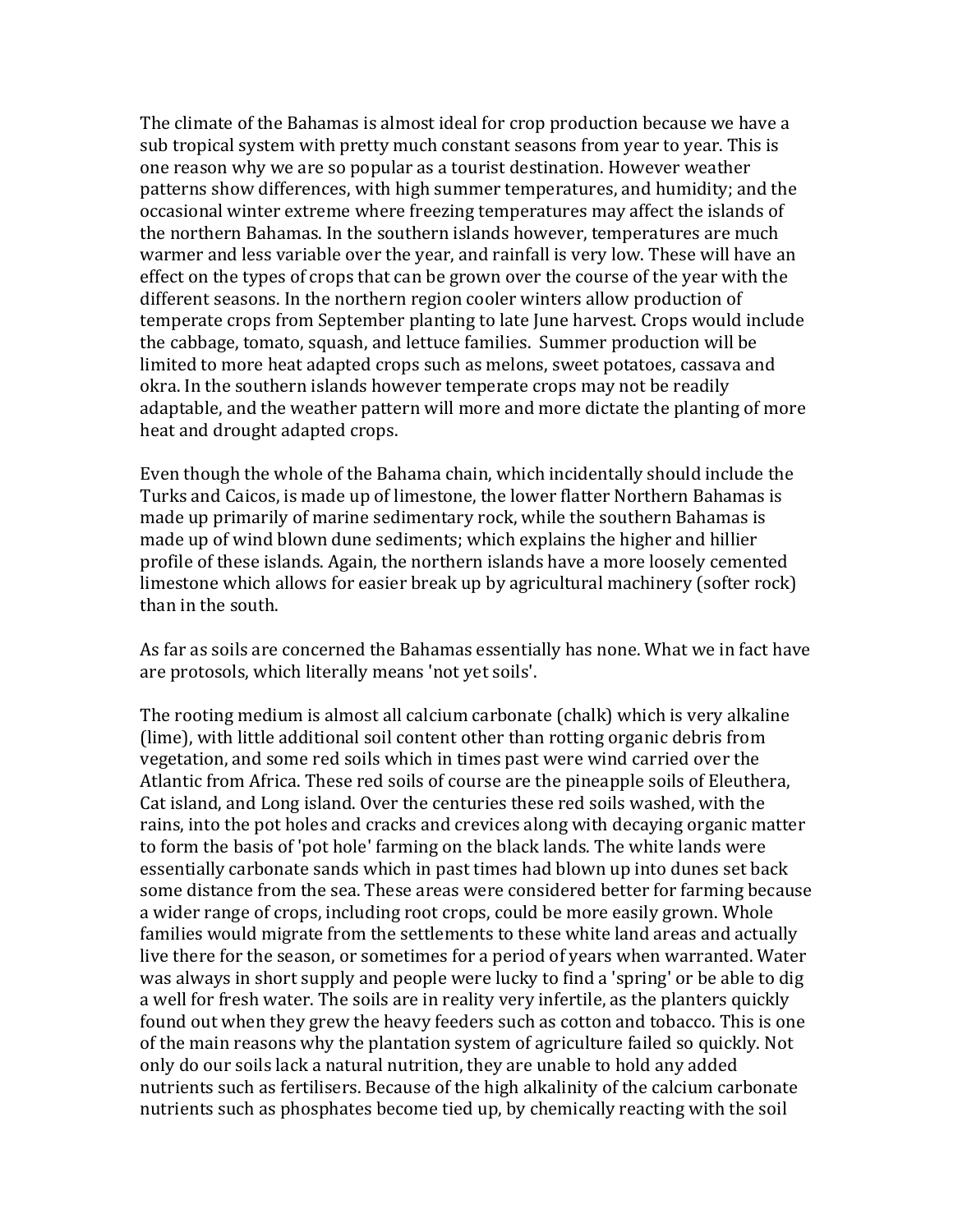particles, and so become unavailable to the roots for absorption and use by the plant; while for others the nutrients wash right through.

Native vegetation is well adapted to our growing conditions, whereas introduced crops grown by farmers would lose out big time if they had to compete in a natural environment with the natives. This is why farming requires the attempt to replace any native competitors with the crop being planted. In modern times this eradication of native species has become a major concern world wide, because the biodiversity of natural growing systems (ecosystems) is affected, and the ability of geographical areas to continue to provide for native plants and animals in an area is threatened. This in turn has an harmful effect on the production of 'biomass' in many areas of the planet and the ability to cope with changing weather patterns, climates, and ultimately food growing conditions all over the world. This is why we now know that agricultural practices must make every effort to protect the natural heritage and its productivity. This ultimately protects us as humans also.

In years gone by with shifting agriculture as a way of life, no access to commercial fertilisers, chemicals, and pesticides was likely because most people did not have the money to buy them. They relied on sea weed, cave earth, burning the land, following the moon, timing of seasonal rains and strong backs, to help them sow, grow, maintain, and harvest their crops. They would watch them 'Come to perfection' in the last days before reaping.

Modern agriculture relies on huge advances in technology, where machinery, large amounts of fuel energy, chemicals, mineral fertilisers, packaging, biological manipulation, and preservatives are all used for the 'seed to consumer' cycle. Here in the Bahamas every single one of these inputs is imported from a foreign country. Even the crop variety and the labour to grow it are imported.

It now becomes apparent that any truly modern approach to field agriculture must take place in the northern islands. This region has the machinery capable land, the cultivatable soil tilth, the water reserves, the relatively large tracts suitable for mechanical technology; and the climate for a wide variety of crop production.

Again, a major concern is the protection of the growing environment in both land and fresh water systems. Pollution of soils and irrigation supplies will ultimately affect potable supplies, mangrove ecosystems, shallow banks and coastal communities, by lateral flow and drainage. Nature's systems in the Bahamas are non renewable, and once damaged will never be capable of self repair.

It should be now readily seen from my previous statements that for us in the Bahamas there will never be any shape or form of either sustainable agriculture, food security, or any approach towards self sufficiency unless we move towards subsistence production methods, which history has already proved can not feed a country. The closest we can possibly come to this is to use all of these imported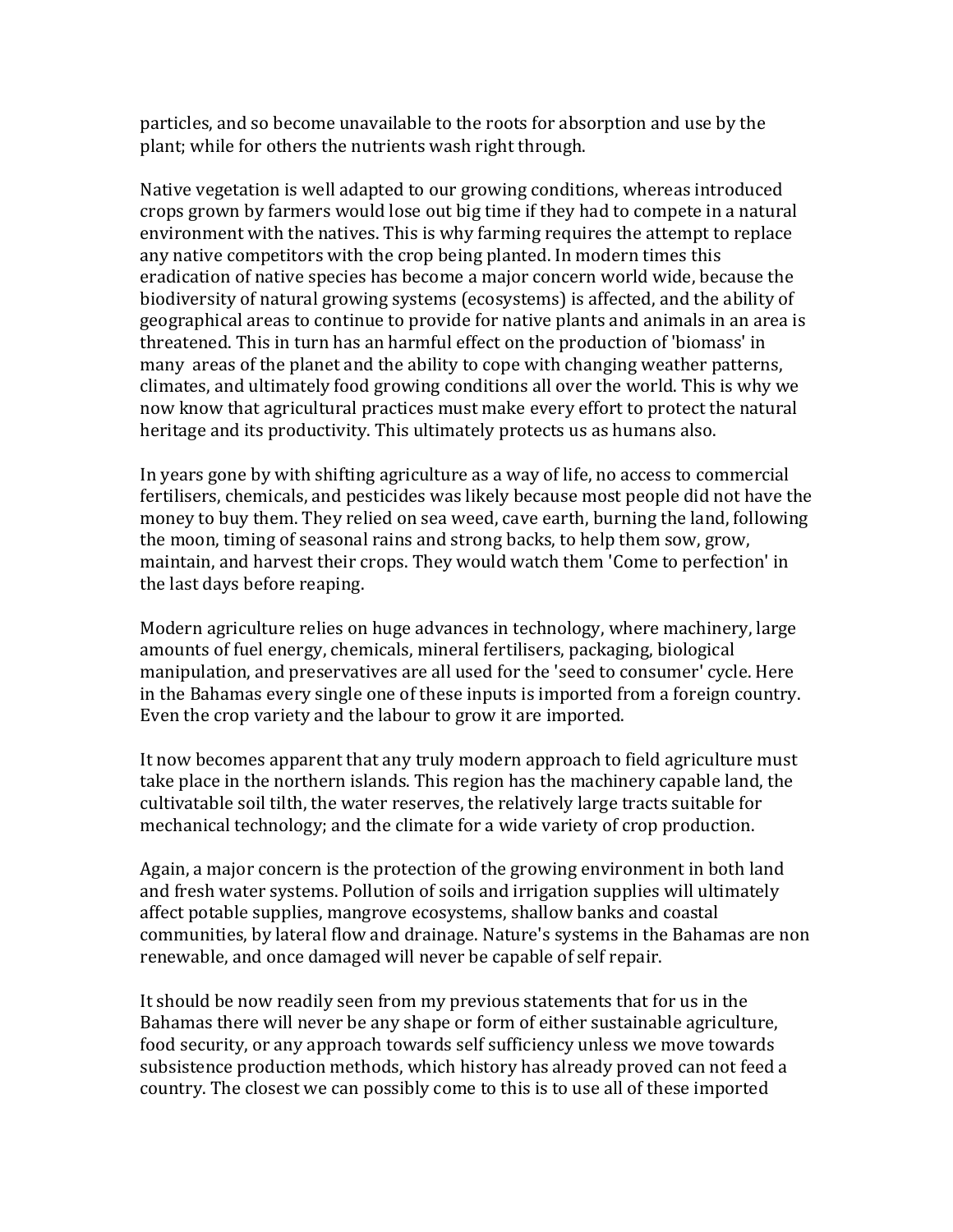inputs to try and ease the food import and foreign exchange bills by creating a value added Bahamian farm product; by quality Bahamian innovation and Bahamian labour on the small farm. To me this would express Bahamian pride.

Large scale agricultural enterprises are not the answer because the agribusiness  $\overline{\phantom{a}}$ sector creates large amounts of unmanageable wastes, toxic runoff, environmental damage, and needless animal suffering. Just watch the happenings and concerns over the intensive animal production of hogs and cattle in the first world. If countries like the USA and the UK find these things impossible to harness, then we don't stand a chance.

All in all, looking at agriculture and farming from an environmental point of view, agriculture is a non starter. Land preparation permanently destroys the topographical geology of our land systems, and continuous farm operations do nothing to improve our 'soil' conditions. Any inputs to make agriculture any where near viable must be imported. Foreign, unwanted pest, and harmful species of animals and plants enter the country and, biodiversity is immediately threatened by the monoculture of our practices, and some form of environmental pollution is guaranteed.

And still no security and self sufficiency. Suppose the boat with the fertiliser stops coming? Or the plane with the seeds? Or the ship with the tractor and pump on board?

Next article will be on agricultural policy and the need for environmental monitoring systems.

# **Bahamian Agriculture, an overview. Part 5**

# An effective agricultural policy?

In previous articles I discussed the existing and historic status of agriculture as a part of Bahamian culture and food provisions. We have examined the fact that farming and farmers, in spite of the political rhetoric, are nothing more than the outside children of the modern Bahamian economy.

If we look at our large neighbour, the U.S.A., we will see that some 200 thousand people are active farmers; and these feed the population of some 330 million souls. Further more the majority of these are small homestead type holdings. Agricultural production in the United States easily feeds its population, and leaves large excesses to be exported to other countries.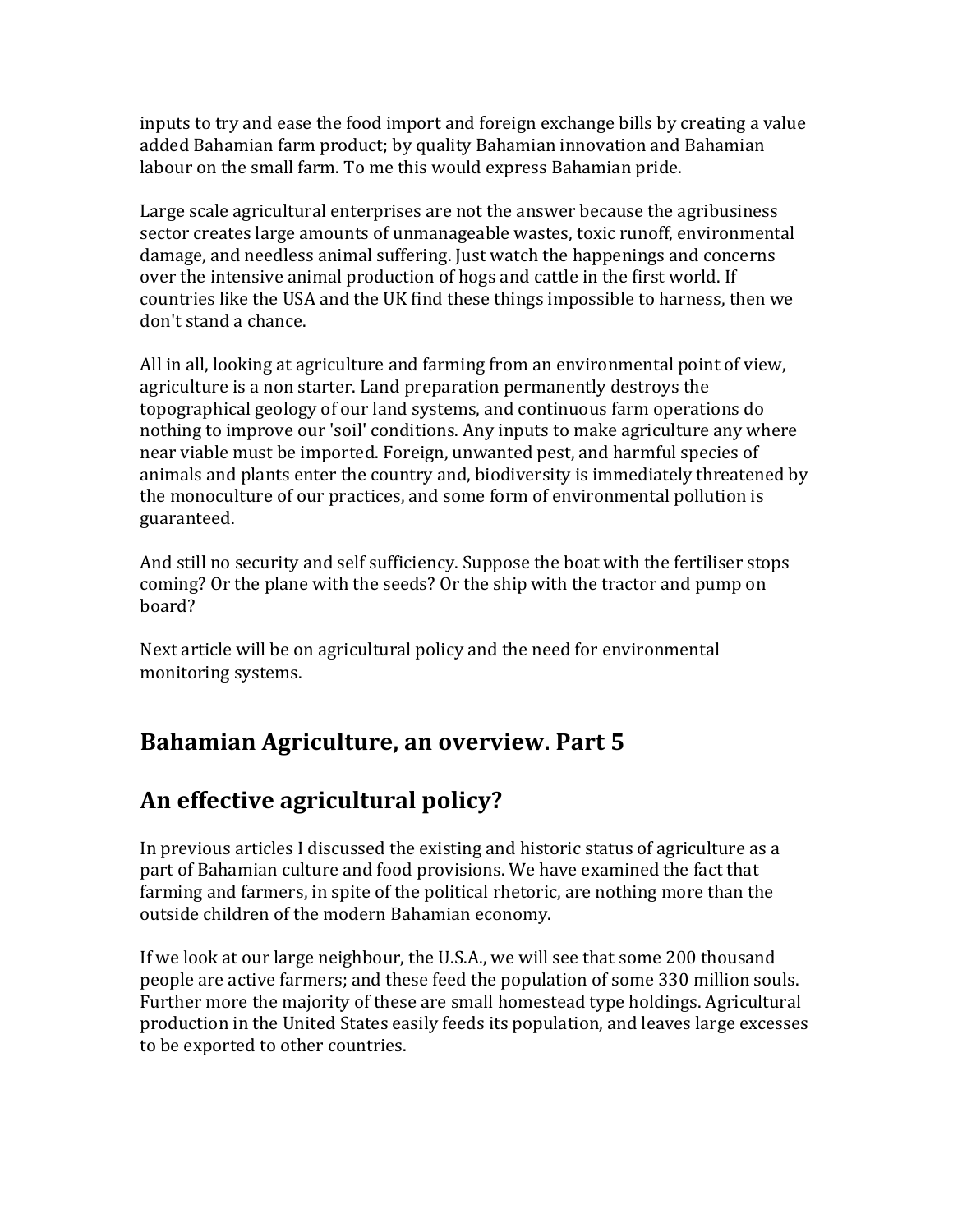Contrast this with the Bahamas. Here we have some 2,000 registered farmers and a total food bill of some \$700 million dollars of imported product annually for a population of some 330 thousand souls.

In the United States 2 farmers feed 3,300 people adequately. In the Bahamas 2 farmers cannot feed 330 people at all.

I have drawn the above comparison to roughly illustrate the present capability of local production in feeding its own people. I expect politicians and pundits will argue their case and justify their rational in countering my statistics. No matter. What matters is the question below.

So what is the existing national government policy towards agriculture; and where will this policy lead us? Self sufficiency? Sustainable agriculture?

The most apt answer to this was presented by the minister of agriculture in August 2010 (1 year ago) when he announced the 5 year plan for agriculture in the Bahamas. He presented a seven fold strategy for agriculture which would result in the foundation for a sustainable growth and development of the sector. This included education, marketing information, technology transfer, institutional strengthening at ministry of agriculture, research and development improvements, legislation and regulation improvements, and upgrading the physical infrastructure. In other words he has stated that in 2010 agriculture was in a serious state of disrepair. In 2011 it still is.

Now some questions.

- 1. What is the status of BARTAD (now BARC)? This was a multimillion dollar project funded by the U.S. Government as a gift to the people of the Bahamas in the 1970's. The purpose of this project was for Bahamas-Agricultural-Research-Training-And-Development. The Americans handed a fully equipped and fully functional institution, with an excellent reputation, over to the Bahamian Government. Within a few years the whole project had collapsed.
- 2. What has happened to the Potter's Cay Produce Exchange? This was set up to assist with marketing for the local farmers.
- 3. What ever happened to the feed mill set up at C.A.S. (Now GRAC)?
- 4. What ever happened to the 'Bahama Breed' of sheep, designed and bred specifically for good meat production in our climate? This breed, from C.A.S. In the 1980's, no longer exists; Why?
- 5. What has happened to the Packing House network specifically set up, and fully equipped, to deal with product grading, packing, and shipment from the islands to New Providence where the market is?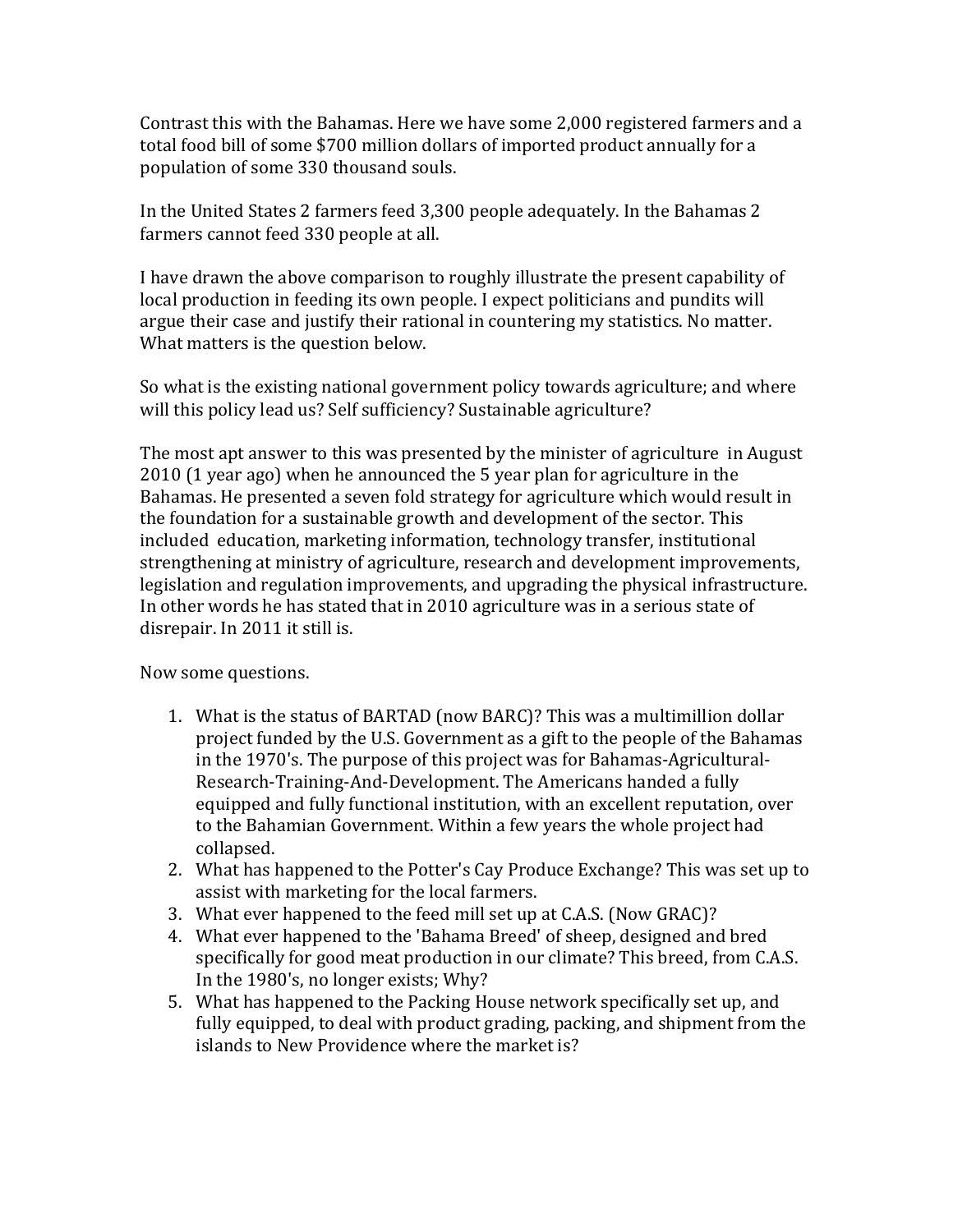- 6. What has happened to the Island extension services, the fish and farm supply store, the fruit and vegetable variety trials, the plant propagation unit, the pasture trials, and on and on, and, on?
- 7. Why is the ministry of agriculture attempting to reinvent institutions and infrastructure that should already be in place? Have we been wasting taxpayer's money all these years? What about the staffing of the agriculture department? Are these the same staff of those lost years? I believe the estimated cost of this plan is some 40 million dollars, which is about the same that was allocated for the now forgotten and failed projects. Is this an example of sustainability? Are we in for another lost investment by the taxpayer?

As usual there is much talk, but no action. We are now into year 2 of this miracle plan. According to the plan, in year 1 some improvements should be:

- Train farmers in good agricultural practice (GAP).
- Assess island needs and increase credit access.
- Promote benefits of local produce and educate consumers.
- Promote GAP to reduce post harvest losses.
- Train extension staff.
- Demonstrate cost effective fruit production systems.
- Research into disease and cropping problems of the country.
- Expand plant propagation facilities.
- Improve packing house systems.

Perhaps the minister, and/or the director would demonstrate the progress in these areas with facts, and not words. I am sure the farming sector would appreciate being directly involved in this wonderful programme.

I won't even begin on what is meant to happen in this present 2nd year of the plan. The only move towards improved agricultural production and marketing seems to be coming from BAIC, which is working outside of the plan, or the direct support of the ministry. Maybe the answer is to fire the ministry and let BAIC take over??? At lest we will save the 40 million dollars and the attenuating salaries for hundreds of staff.

Any effective policy for agriculture must involve the private sector in all and every decision process; implying that the people with their feet in the soil should be cultivated and harvested for ideas and innovations. In my opinion the plan requested by the government to the Food and Agriculture Organisation, and since adopted by cabinet, says absolutely nothing new. It is simply a rehash of what has been well known for at least 40 years.

In terms of sustainable agriculture, and food security we need to get real. Our climate is good our soils are not. Our water resources are limited and very fragile.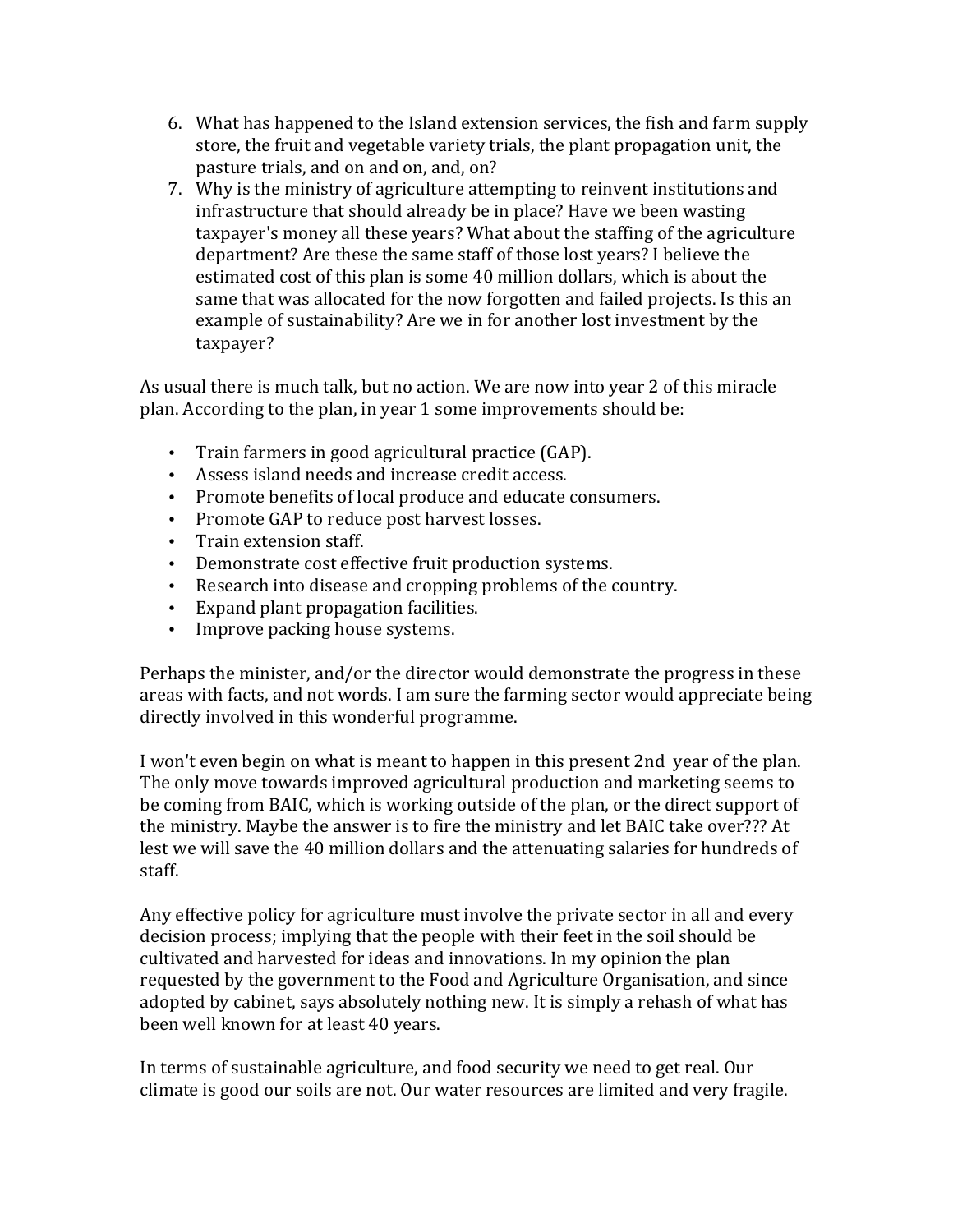Our labour is expensive and poorly productive. Our land fetches more as real estate. We have no natural agricultural inputs to make us competitive. As long as we understand that all of our inputs will have to be imported, and that we need a good solid permanent agricultural policy including access to land; we will then be able to lower our food import bill and provide an opportunity to genuine farmers to make a living and develop a sense of pride.

Along with this we need a dedicated, well educated, and well practiced, support team from the Ministry of Agriculture that do not need an air conditioned working environment. Farming takes place in the fields not in the office.

The real answer lies in the institutional adoption of a definitive agricultural policy that is written in stone, being impervious to political manipulation no matter the politics of the day, with Prime Minister as king. Until agriculture is treated as an inside child and given a share of the table and the bed, nothing will change. The only self sufficient facet of farming in the country to date is the amount of hot air produced that could and should be diverted to the sustainable curing of our annual onion crop. Now that is innovation.

### **Bahamian Agriculture, an overview. Part 6**

#### **The Way Forward?**

So far in this series we have briefly examined various aspects of agriculture including its history, technology, and infrastructure, its viability, and the existing governmental policy. To date nothing thrown at the problem has stimulated anything, be it politicians, ministers, ministry staff, or the few brave farming souls who seem to end up 'eating dirt'.

So what is the way forward for agriculture and farming in the Bahamas? We have no soil. We have no native mineral fertilisers. We have a raw limestone rooting medium. We have fresh water in limited supply. We have a good winter climate. As any fruit grower will tell you, we have hurricanes. We have loads of bugs and diseases. We have a consuming public with cultured beautiful nails, green with cash and, allergic to the very idea of brown soiled hands. That, pretty much, covers the physical environment. Oh, I forgot to mention the sunshine, plenty of it; we do, after all, cultivate tourists, and quite a crop. Though, like our produce, I can't vouch for the quality.

As for infrastructure and governmental policy, we have a very harsh climate with no favourable conditions to encourage any entrepreneurship, unless affiliated with the appropriate powerful entities. Marketing is hampered by our geography, and the native tastes tend toward name brands and imported foodstuffs. Costs of food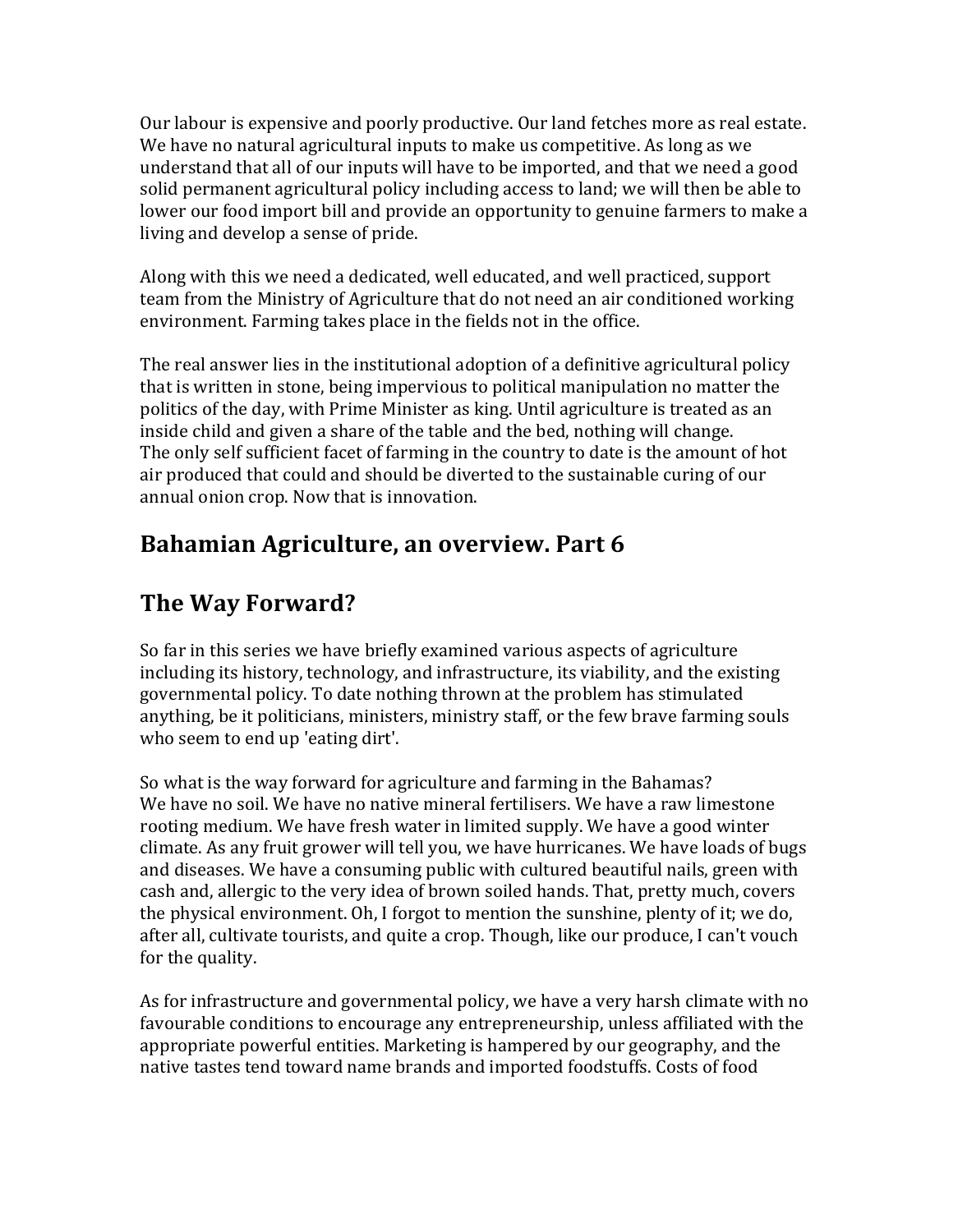production are really high, and genuine land tenure is pretty much unavailable to the normal farmer.

All of this tells me that sustainable agriculture, and self sufficiency are also pretty much a figment of the politician's imagination. Yet we hear noises to the contrary all the time. Agricultural production accounts for less than 1% of the country's economic output; and this tells me that something is very wrong. Pretty forlorn isn't it?

The only way forward, with any semblance of successful farming to take root in the country, is for the government to create a favourable economic and political climate for the agricultural entrepreneur, with the understanding that there is no such thing as either sustainability, or self sufficiency in the local farming sector.

With this in mind is the government going to put in place the incentives and the policy to genuinely encourage investment and application of modern techniques in agriculture? What is needed?

First of all we need a good and sound policy that plants the farmers firmly and legally on the land for at least 3 generations. Conditions can and should be built into any contract, and the option for a grant or purchase must be included at the end of the contract period. Remember the 'homesteading act' of the U.S. government. Remember the building ordnance of the redlands area of Florida? One dwelling for every 15 acres of farmland.

We also need a good solid policy to encourage the development of the small business model, which would necessarily include the small farmer. We have yet to realise that the small business creates a method of employment and reward that no mega development can provide. And the cost of investment per job created does not range into the \$1,000,000 (million) dollar range. We have to leave our "Plantation Mentality" of employment behind and now become the planters.

The country must also equip the sector with an efficient and practical group of agricultural staff who are capable of assisting farmers with all aspects of production and marketing. In other words the ministry of agriculture must be ploughed in and reseeded, and replanted from the staff up; even to the minister responsible for the sector. What a crop?

The government must also be prepared to make an investment in the infrastructure of farming including, communications, access to farm areas, utilities education, and access to financial tools. Extension services must also be instituted, and must include knowledgeable and practical staff, fruit and vegetable trials and demonstration plots, the primary and secondary school system, and of course, a well structured programme in affiliation with the College of the Bahamas.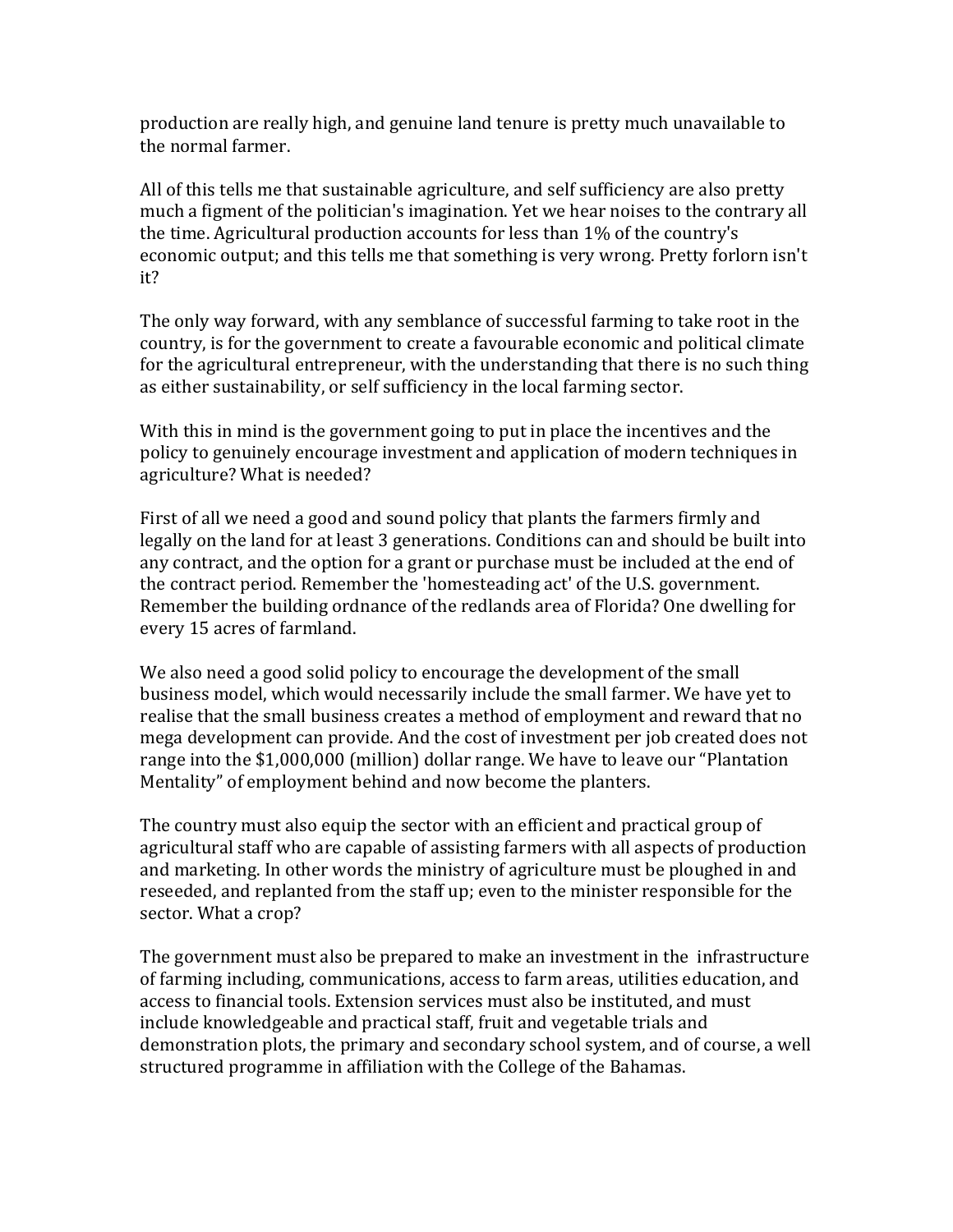Concessions must be made to farmers, overcoming import and tax obstacles, that genuinely encourage investment and growth in the sector. Again conditions must be put in place that disavow favouritism and ensure transparency in the award policy. Strict monitoring must be the rule of the day. Other measures must include duty free fuel and 'energy' that will help accelerate the move towards mechanised and irrigated agricultural production by lowered costs. A spin off of equipment use will be the lower cost of labour intensive grow out, so assisting in reducing the farm gate price. All are financially costly, a minimum of \$5000.00/acre start up, and so the government needs to create an environment where private sector investments are encouraged and partnered. This again requires the removal of the spectre of political interference from the programme.

The really interesting thing about this kind of scenario comes from the World Trade Organisation, the FAO of United Nations, and the rules and regulations for free trade incentives for developing countries, and, the implementation of environmentally friendly agricultural practices. International trade concessions can be made, and financial support is available for the design and implementation of 'green' farming methods. This kind of support can, and should be, actively sought by our "keyed in public service" on behalf of the Bahamian farmer. In addition, the well developed nations have an intricate system of agricultural subsidies that give the perception of cheaper food prices. For example sugar in the US at  $11\acute{c}/\mathrm{lb}$  has already cost the unwitting consumer 11ć in taxes. Food for thought?

Active marketing strategies must be developed and must include storage, transport, and product standards, including pesticide use, to ensure quality and consumer safety. Seminars between producers, the middlemen, and the consumer must be brought into play to develop a good dialogue. For some unknown reason the public service is the least public oriented of our institutions, and much prefers to operate hidden away in cavernous offices where John Doe can only hear his own echo.

As I have previously said the Bahamian government in general, and the Prime Minister specifically must take the bull by the horns over this policy issue and move from the subjective policies which exist today, well supported by and with overt political favouritism (at least that bit is transparent). This move towards an objective policy cast in stone will be open, accessible, and a source of motivation to the small agricultural entrepreneur. If the administration is serious then it must first remove itself, and successive administrations, from the basic framework of farm production by putting a genuine and effective policy in place that cannot be interfered with by the politics of the day.

There now exist a few special pockets of more advanced agricultural development, including greenhouse production at Lucayan Tropical in Nassau and, field production by the North Andros farmers around San Andros. However the vast majority of farms in the country still rely on the most basic practices which are essentially slash and burn. As a result production is inefficient and yields are minimal.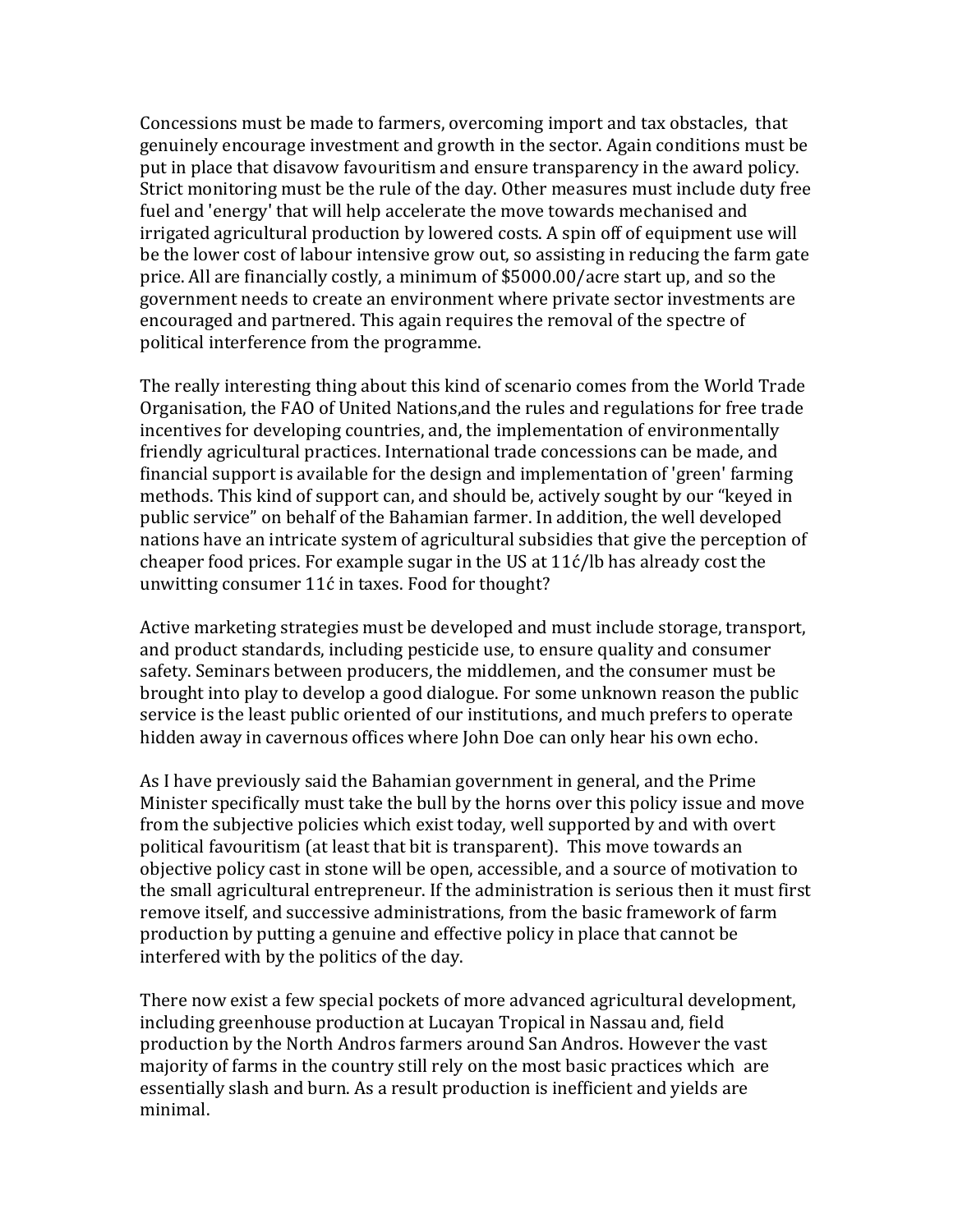How do the farmers themselves need to develop a successful farming venture? Firstly the farmer has to be realistic about the size of holding desired, thus seeking a lease for a land area he is capable of working; not dreaming about the big time, and money like dirt.

Secondly the farmer must realise the reality and effort needed to operate a business efficiently. Living out of a cheque book, or the money in the pocket, cannot build a successful venture.

Thirdly the farmer must ensure all the necessary tools are available, along with a sound and well structured business plan. Finance is essential and we must realise that for start up of a well structured field operation a requirement of some \$5,000. per acre minimum is essential.

A good solid well rounded education in farming practices, maintainance, and financial management is also required.

Minister, by all means tell us again that "Farmers must become more competitive"; but this time provide us with the 'right tools'. An airy fairy, wishy washy, half hearted agricultural plan is not the answer. Words do not germinate into any useful harvest, but actions and policies might just sow the seeds of a greener Bahamas. You hail from the most industrious and independent island of the archipelago. Make your fellow islanders proud of their native son.

This is the second to last article of the series, but the final article will present an alternative view of farming and its history in the Bahamas."The ironies of farming".

#### **Bahamian Agriculture, an overview. Part 7.**

#### Reflections on agriculture and other pastimes.

# **The ironies of farming.**

What a thought.

What to do?

Farming of course, and to be specific earning a comfortable living from a farming plot intensively cultivated.

Cultivated with what? Coca? Indian hemp? Poppies? Neem? Other high value crops.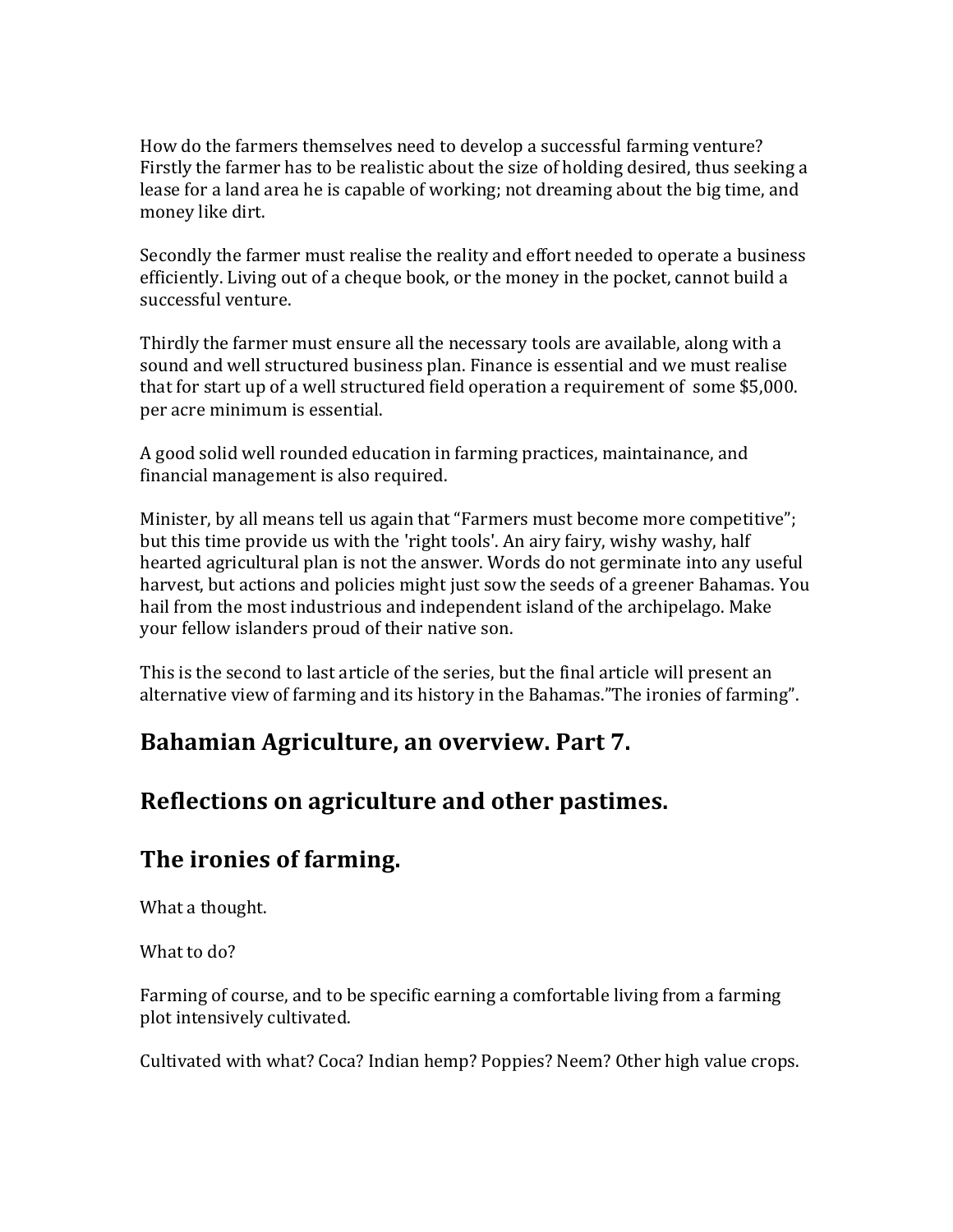A money tree? Maybe more mundane crops like rice or perhaps potatoes. Possibly Noni even?

In reality folks, farming in the Bahamas right now is a thankless task, physically demanding, requiring a maximum of 4 hours sleep at night, knowledge of every skill under the sun; including book keeping, (not likely). And to top it all off, at the end of that 20 hour day you just can't move your onions.

You see we don't have that branding like 'Vidalia', or 'sweet yellow', or a label saying 'imported'. Though maybe -- 'IMPORTED' from Andros -

So at the end of that very same day, not only are you dog tired, you are also dog broke. What better result could you ask for, broke and broken.

Farming in the Bahamas has never been a profitable business to be in. Look at the original Arawaks and Lucayans; they lived mainly off the sea which they never had to sow. They also lived off of the wild fruits and berries, herbs and coontie; none of which they had to sow. They never sold anything. In fact the only sale that took place was that of themselves by the white Europeans, who arrived, hoodwinked, and then transported them to Hispaniola to work in the mines and as pearl divers.

Following behind these native peoples came the early settlers who had to be sent emergency supplies by their US mainland compatriots in the Carolinas. This literally prevented them from starving to death in their new found islands of freedom.

Then after the US wars of independence an inundation of loyalists arrived with their plantations on their backs; or rather, on the backs of their slaves. This all under Crown encouragement, because Britain was convinced that if these lazy Bahamian people were prepared to do a little bit of work then they could make a success of agriculture. That way they wouldn't be doing all these pastimes of ill repute like drinking, and trading in illicit items, and prostitution and robbing the high seas, unless of course they were licenced by the Crown. What better way to build character than good solid back breaking work like turning rockland into farmland.

Well the plantation system didn't work either, and the only thing remaining to this day is the 'plantation mentality' which of course is why we blame everything on colonialism, even though our children don't have the foggiest idea of what that means. In fact I am not sure that they know what any thing means, except of course 'more money'. So all the slaves got sold off or earned their freedom, or took their freedom because their masters were so destitute they couldn't afford to keep them any longer.

So next in this saga came another wave of now liberated people trying to eke out a way of surviving on the very same land that broke their backs and the wallets of their masters. Of course it didn't take long to realise that a life of drinking, trading,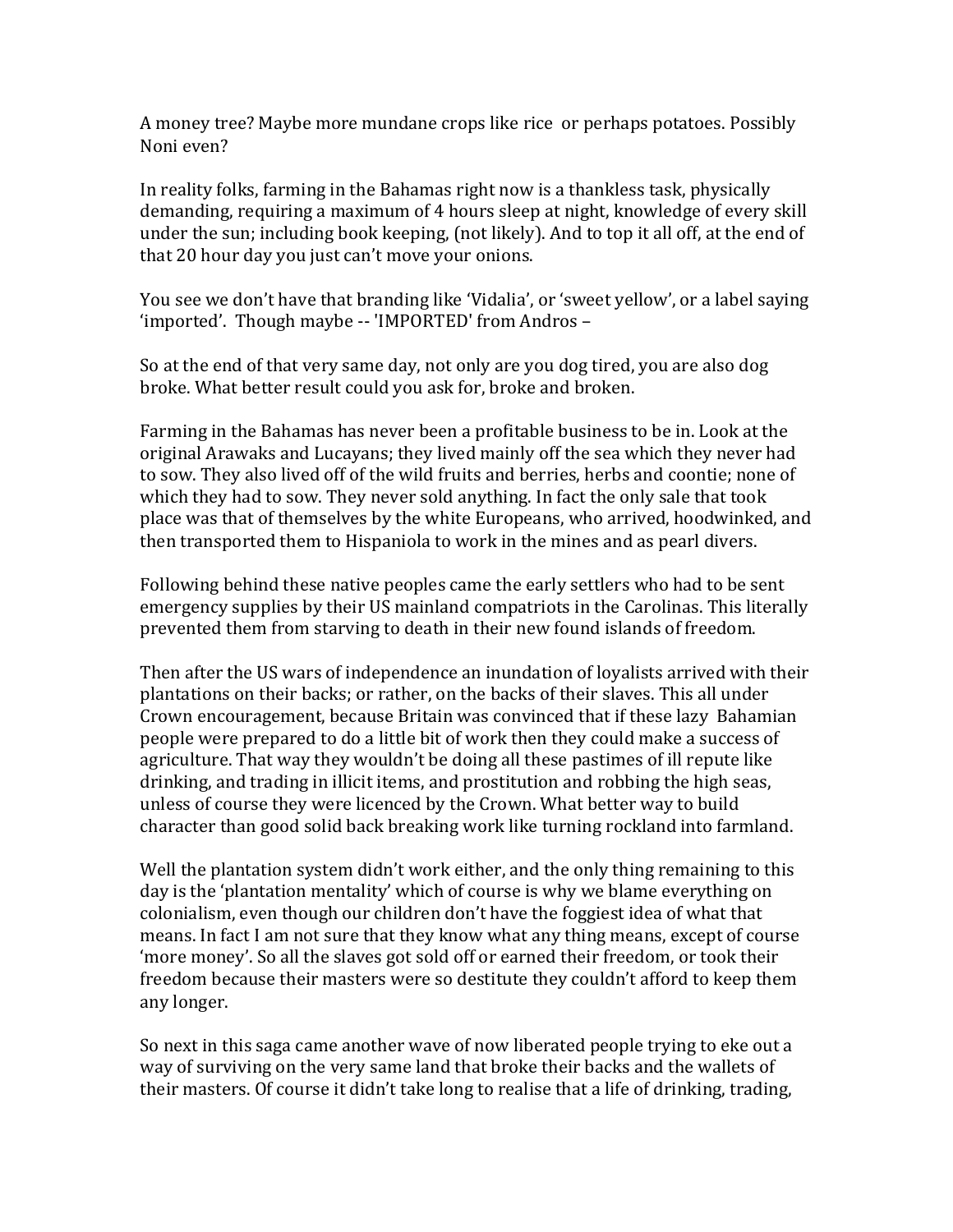prostitution and arms and liquor running were much more profitable and less likely to lead to heat stroke, no matter what the Crown had to say about it. Boating, and boat building were the means to survival for black and white Bahamians alike; and we forget today that some of our finest sailing boats came out of Andros, and other now forgotten islands. Also some of the world's finest sailors hailed from the Bahamas though never officially recognised. That, maybe because they weren't recognised as officially English.

So they all went sponging. And we still do, but in these times, off the mainly North American tourists who visit our shores.

But I forget, I was talking about farming. So back to it. By the latter part of the nineteenth century the Bahamas was again pretty destitute. Cotton had failed miserably after a few years of good production in the more southern islands. Sisal never really took off, and labour was becoming expensive thanks to these liberated slaves, now called apprentices who wanted more money for the skills they offered. Sea faring won out again simply because it paid more money for regular work. But pineapples, and citrus became the vogue in a now wealthier North America. Europe was just too far away for the sugarloaf pineapple to arrive as a fruit instead of a fermenting juice. So these darned Bahamians discovered pineapple wine and how to make it. Happy times were here again. Well of course the new Americans in the US. discovered that they could grow pineapples in Hawaii, and citrus in California and Florida, being of course new parts of the United Republic, and sober. That quickly put paid to our meagre success of controlling the world markets for those few years. Taxes are the end of the world for farmers, and sure enough 1 cent per fruit killed us and the trade. So back to the party.

Well what better way to work the land, as the Crown still wanted us to, than to go away to farms in the US and work as migrant farm labour on the 'contract'. At least we didn't starve and our families back home received a portion of our wages in the original remittances, which are now a world wide major source of revenue for impoverished countries. Those males that did return from the contract were often given the label 'American Boy' which they then bore proudly on their persona.

Of course then the second world war took place and every piece of metal, and especially steel and iron, was removed from our shores for the war effort and the smelting pots of the arms factories of Britain. Destitute again.

At last the war was over and everybody throughout the colonies of British rule were trying to figure out how to make the price of bread, when lo and behold the colonial government arrives with this really bright idea of, what else but, farming. They sent teams to Andros and Eleuthera to establish projects for export produce to earn foreign revenue, and so help pay off some of that debt to America incurred during the war years.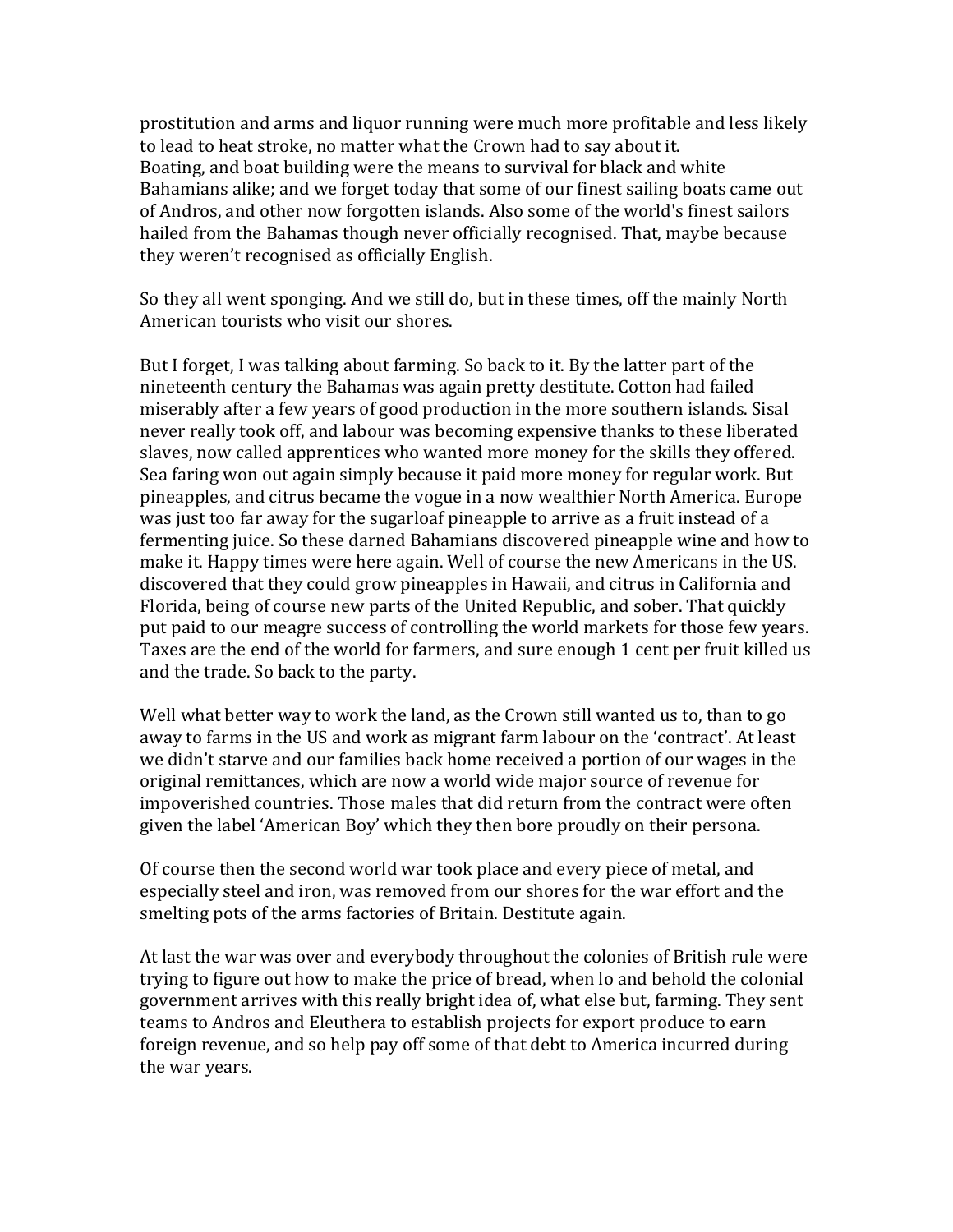So what happened? Well Andros attempted to grow export produce in the swamps behind Fresh Creek, and if it wasn't for the rainy season the venture may have been successful. Also of course the Bahamians used to sneak off to the settlements and get drunk. These darned people never seem to learn. And of course the pineapple growing areas of South Eleuthera were ploughed and worked by the new Caterpillar tractors so that these darned drunken farmers could at least try and put their plants in a straight line instead of weaving everywhere. But somewhere along the way the tractors eliminated the valuable winding red soils from the area, and never a pineapple was seen to grow here again.

Well after this the Colonials abandoned us to our drunken ways, and moved on to help other islands like Montserrat. Here they planted citrus trees on one side of the mountain, and built the packing sheds and processing plant on the other side. However they forgot to put a road in to connect the two. After this they pretty much gave up on the Caribbean as a sorry lot, and decided to move to the African countries to see what havoc they could wreak on that other side of the Atlantic ocean.

Still we didn't give up and people like Levy came into Eleuthera and Crockett into Abaco. A succession of operators went into Andros. None were really successful long term farming operations, and I always think that we must have appealed to their philanthropic spirit in some way. In fact to this day we still have our hand out begging from some rich sucker who passes our way.

And now we move into the modern era of information technology, tourism, and international banking. Still we keep our liquor sodden and pirating ways, and almost everybody to a soul is trying to figure out the easiest way to scam our neighbour. So much the better if they happen to be a foreigner.

What is the end result? It seems that our government has been catching up on colonial history, because they want us to go back into farming. What else??? Of course there are no incentives. Other countries offer subsidies and marketing, extension services and financing, insurance programmes and price guarantees.

But Bahamian farmers don't need any of these things. We get really encouraging words from those such as minister Cartwright proclaiming recently; I imagine after much deep thought.

"Bahamian farmers must become more competitive".

'Nah it is much simpler and much more fun to go drinking, pirating, sponging, and prostituting ourselves'.

Bring on the Bachannal!